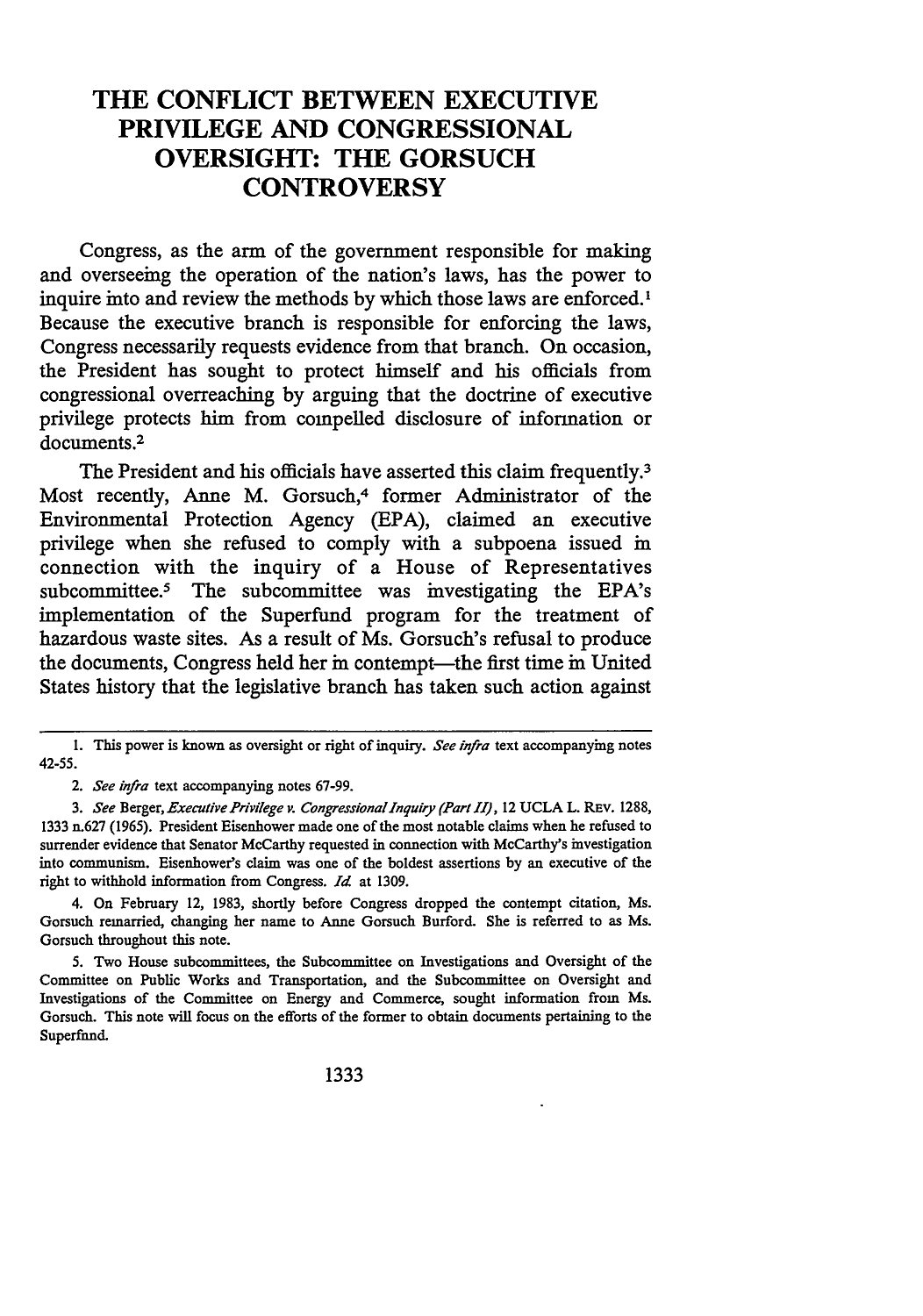the head of an executive agency or department.<sup>6</sup> Although the President and the subcommittee eventually arrived at a compromise,<sup>7</sup> this incident illustrates the historical tension between congressional oversight and executive privilege and highlights the lack of formal methods for resolving such disputes.<sup>8</sup>

This note examines the competing claims of the congressional right to information and the executive's need for secrecy, in light of the Gorsuch dispute. It also suggests methods for resolving future disputes. The note begins with an overview of the dispute and the eventual compromise.<sup>9</sup> It then examines the rights of oversight and executive privilege in more detail and describes both Ms. Gorsuch's and the House subcommittee's claims under these doctrines.<sup>10</sup> Finally, it suggests methods for resolving such interbranch conflicts.<sup>11</sup> This note argues that compromise is the preferred method; in most cases the involved parties have sufficient incentives to negotiate their differences and should be allowed to do so. Because, in rare instances, a compromise may not be reached, courts must be ready to settle these clashes, as long as the dispute does not present a nonjusticiable "political" question. The note therefore suggests a framework for the judicial analysis of future disputes.

## I. **CONGRESS'S** CONFRONTATION WITH THE **EPA** ADMINISTRATOR

In 1980, Congress passed the Comprehensive Environmental Response, Compensation, and Liability Act (CERCLA),<sup>12</sup> its most recent statutory effort to solve the hazardous waste problem. The Act establishes a 1.6 billion dollar hazardous substance response trust fund, the Superfund, to be used to pay governmental response costs in the amelioration of hazardous waste deposits and spills.<sup>13</sup> The Act also mandates extensive reporting and recordkeeping requirements for both present and former hazardous waste disposal sites.<sup>14</sup> The Act requires

- 11. *See infra* notes 106-49 and accompanying text.
- 12. 42 U.S.C. §§ 9601-9657 (Supp. V 1981).

13. 42 U.S.C. § 9631 (Supp. V 1981). Superfund financing comes largely from excise taxes on companies that generate chemical and petroleum products and on owners of hazardous waste disposal sites. *See* I.R.C. **§§** 4611-4612, 4661-4662, 4681-4682 (West Supp. 1983). The disposal site tax is used to finance the monitoring and closure of hazardous waste disposal sites that received operating permits. *See* 42 U.S.C. § 9641 (Supp. V 1981).

14. 42 U.S.C. § 9603 (Supp. V 1981).

<sup>6.</sup> *See* Brief for Plaintiff at 2, United States v. House of Representatives, 556 F. Supp. 150 **(D.D.C.** 1983) [hereinafter cited as *Petitioner's Brie/I.*

<sup>7.</sup> *See infra* text accompanying notes 35-38.

<sup>8.</sup> *See infra* text accompanying note 104.

<sup>9.</sup> *See infra* notes 12-38 and accompanying text.

<sup>10.</sup> *See infra* notes 39-104 and accompanying text.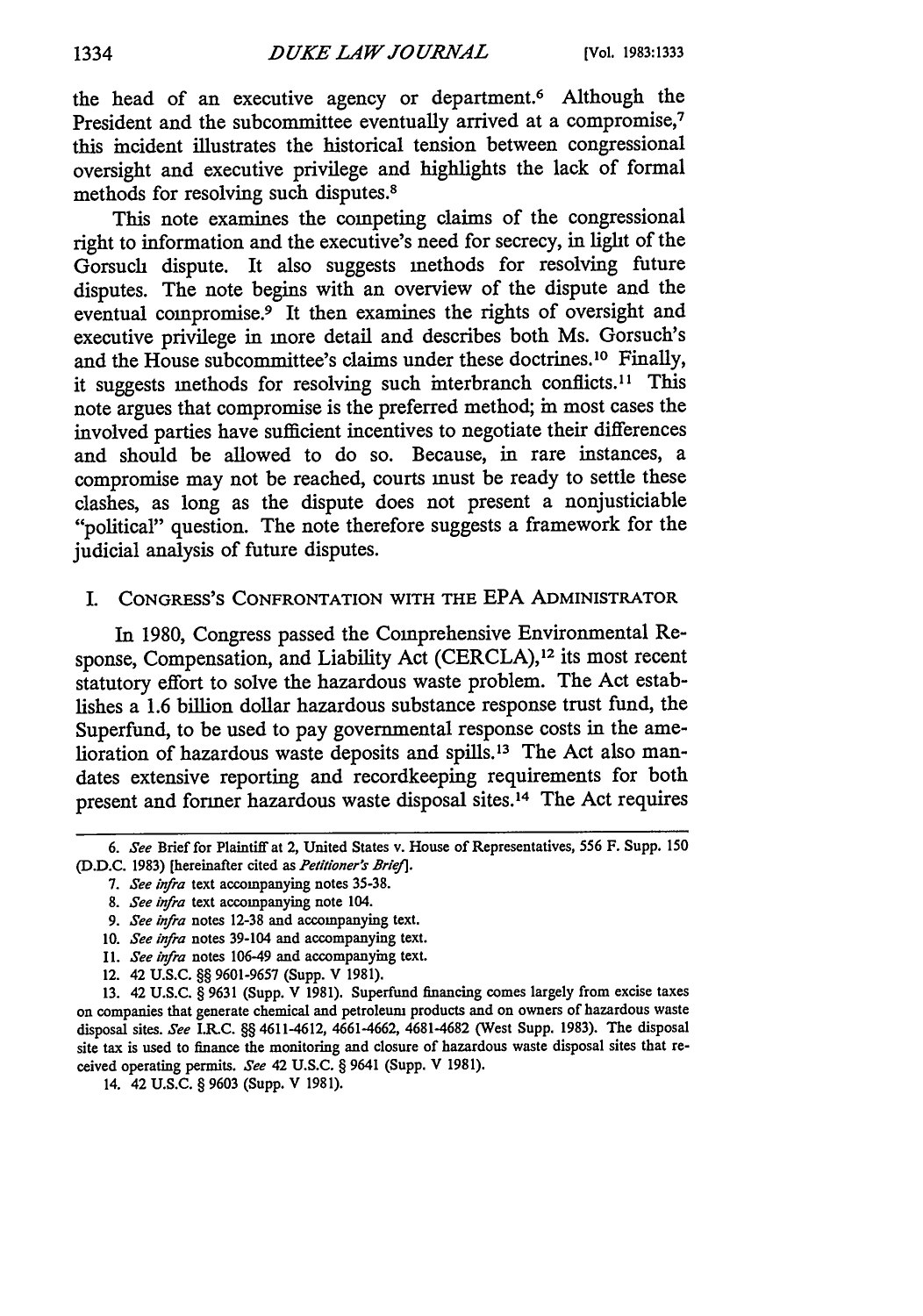that the President establish a National Contingency Plan **(NCP)** to develop procedures for responding to releases of hazardous wastes, for discovering hazardous waste locations, and for evaluating removal costs and methods. 15 Additionally, the Act empowers the President to respond to actual or threatened releases of hazardous substances.<sup>16</sup>

On August 14, **1981,** President Reagan issued Executive Order 12,316, "Responses to Environmental Damage," which delegated to **EPA** Administrator Gorsuch the "responsibility for the amendment of the **NCP** and all of the other functions vested in the President **by** Section 105" of the CERCLA.<sup>17</sup> The EPA Administrator thus assumed responsibility for ensuring that parties responsible for abandoned or inoperative hazardous waste sites would clean them up.<sup>18</sup>

On March **10, 1982,** the House Subcommittee on Investigations and Oversight of the Committee on Public Works and Transportation began an investigation to determine the manner in which the **EPA** was enforcing federal laws addressing the hazardous waste problem, including the CERCLA.<sup>19</sup> The subcommittee held a field hearing in New York City, in which it received testimony from various local government officials,20 representatives of citizen groups,2' and officials from the United States General Accounting Office.<sup>22</sup> As a result of this and other hearings,23 the subcommittee concluded that many of the hazard-

**16.** *Id. §* 9604. The President may take whatever remedial steps are "necessary to protect the public health or welfare or the environment." *Id.* § 9604(a)(1).

**18.** *Id*

19. "A central concern in this investigation and review by the Subcommittee was, and continues to be, the efforts being made by the U.S. Environmental Protection Agency to carry out the framework of federal laws that address, in whole or in part, hazardous waste contamination of water resources." H.R. REP. No. 968, 97th Cong., 2d Sess. 7 (1982).

20. The Mayor of Oswego, New York, the town that is the site of the Pollution Abatement Services Company, an abandoned liquid waste incineration operation, expressed concern at the length of time taken to decontaminate that site. *Id* at **8.**

21. Residents of Port Washington, N.Y. testified, speculating that large quantities of toxic chemicals may have been illegally disposed of in the community's domestic waste landfill. *Id*

22. A representative from the United States General Accounting Office testified that the EPA's efforts to carry out the Superfund law, including the development of implementing regulations and the National Contingency Plan, were significantly behind schedule, and thus were delaying the rate at which toxic waste sites were being cleaned up. *Id*

23. On March 10, 1982, the subcommittee held a hearing in which it reviewed the EPA's previous decision to suspend a restriction on dumping liquid waste in landfills, an action that had raised the possibility that many new "Love Canals" might be created. *Id* at 7. The two EPA officials testifying were unable to provide justification for suspending the ban. *Id* On March **17,** the EPA announced that it was partially reinstituting the ban. *Id* On March 30, 1982, the sub-

**<sup>15.</sup>** *Id. §* 9605. Parties responsible for creating hazardous waste sites or chemical spills are liable for: **(1)** the costs of removal or remedial action incurred by the federal government or state; (2) private response costs consistent with the National Contingency Plan; and **(3)** damages for injury to natural resources. *Id.* § 9607(a).

**<sup>17.</sup>** Exec. Order No. 12,316, 3 C.F.R. 168, 169 **(1982).**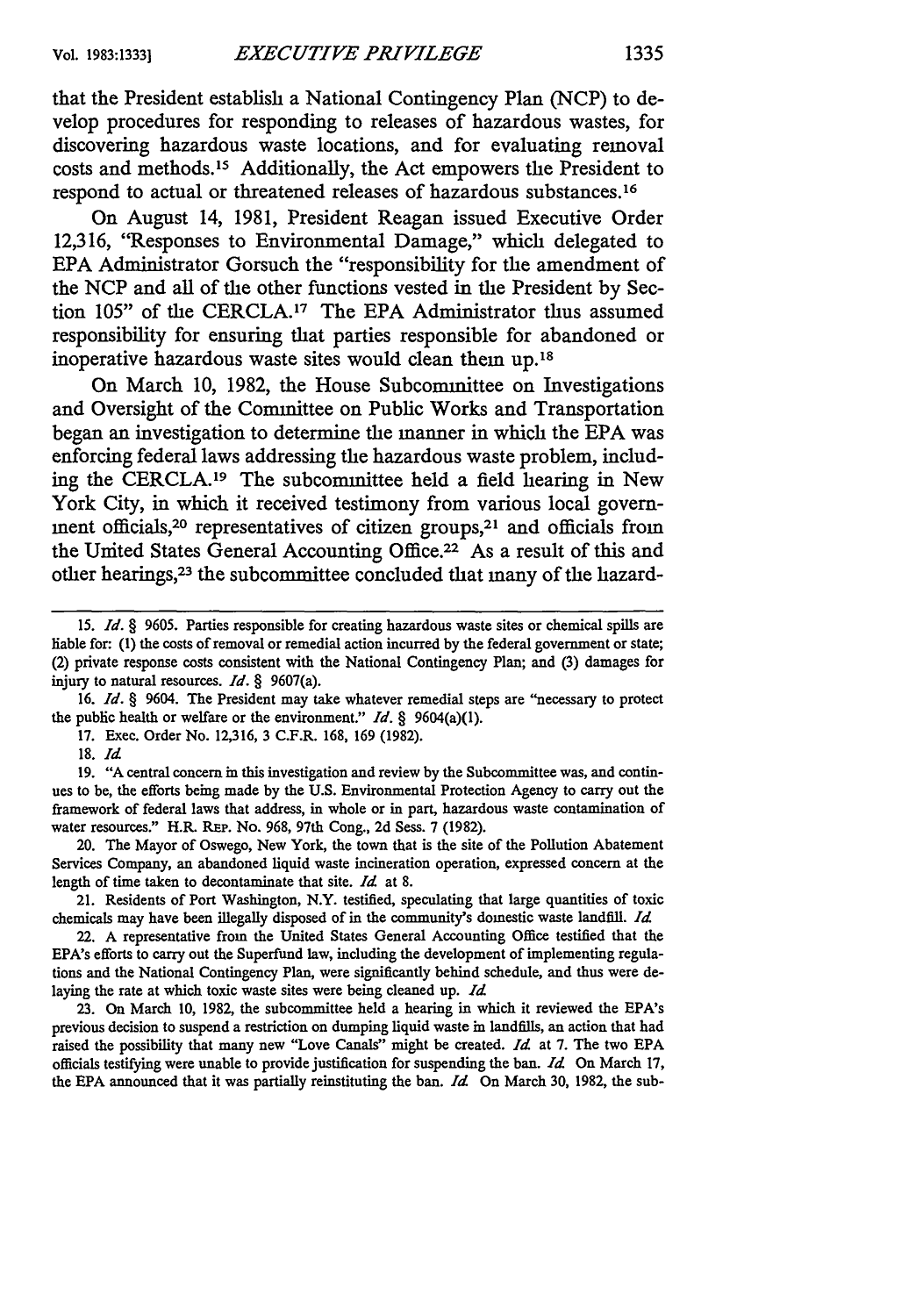ous waste sites were not being fully, or expeditiously, decontaminated. The subcommittee also found that many of the companies responsible for the wastes were not being held fully liable for their share of the cleanup costs.<sup>24</sup>

The subcommittee sought to review the EPA's Superfund enforcement **files** in order to determine exactly how the **EPA** was administering the fund. After unsuccessful attempts to obtain these files informally,<sup>25</sup> the subcommittee authorized subpoenas to be issued to the **EPA** Administrator and other **EPA** officials, should they continue to deny the subcommittee access to the disputed enforcement files.<sup>26</sup>

On October **29, 1982, EPA** enforcement staff officials refused a subcommittee request to provide access to enforcement files on three waste sites.<sup>27</sup> As a result, the House Committee on Public Works and Transportation issued a subpoena to **EPA** Administrator Anne M. Gorsuch. The subpoena called for her to appear before the Subcommittee

24. *Id* at 9. As a result of this assessment, the subcommittee conducted additional hearings. Its inquiry, with respect to the Superfund statute, focused heavily on:

Whether there are statutory requirements and/or administrative policies, practices and procedures that affect the government's (EPA's) ability to function effectively and achieve the objectives of the law, or whether amendments to the statute are needed;

Whether the Superfund law's enforcement provisions are being fully and effectively carried out;

Whether adequate efforts have been, or are being made to obtain and/or recover the full costs of cleaning up hazardous waste sites from responsible parties;

Whether the Fund, and the existing sources and amounts of revenue for it, particu-<br>larly the tax on oil and chemicals, is adequate to address both known and potential<br>hazardous waste sites and chemical spills; and

What information is being considered, or not being considered by the EPA, in its administration and management of the Fund, and its execution of responsibilities under the Superfund law.

*Id*

25. The EPA was less than cooperative with the subcommittee. On September 14, 1982, the subcommittee staff was told that it would have access to the Agency's Region II Superfund en- forcement files in New York City. On September 15, the subcommittee staff travelled to New York, but an EPA official there told them that "any of the engineering and technical studies that were being prepared by the several EPA Region II Superfund priority sites could be made available, but that the Subcommittee could not have access to the enforcement files." *Id* at 11. On September 16, the subcommittee submitted a written request for the documents in dispute to the EPA Administrator and to others in the Agency, in conformance with section  $9604(e)(2)(D)$  of the Superfund law, which requires that "all information reported to or otherwise obtained by the President (or any representative of the President) under this chapter shall be made available, upon written request of any duly authorized committee of the Congress, to such committee." 42 U.S.C. § 9604(e)(2)(D) (Supp. V 1981). Department of Justice official Stephen Ramsey indicated his belief that this section did not give the subcommittee the authority to request the kind of information that they were seeking. H.R. REP. No. 968, 97th Cong., 2d Sess. 13 (1982).

26. H.R. REP. No. 968, 97th Cong., 2d Sess. 13 (1982).

27. *See id* at 14.

committee met again to question the same officials further about the landfills. Their testimony conflicted with the earlier testimony, creating suspicion as to whether there had been any need to suspend the ban. *See id* at 8.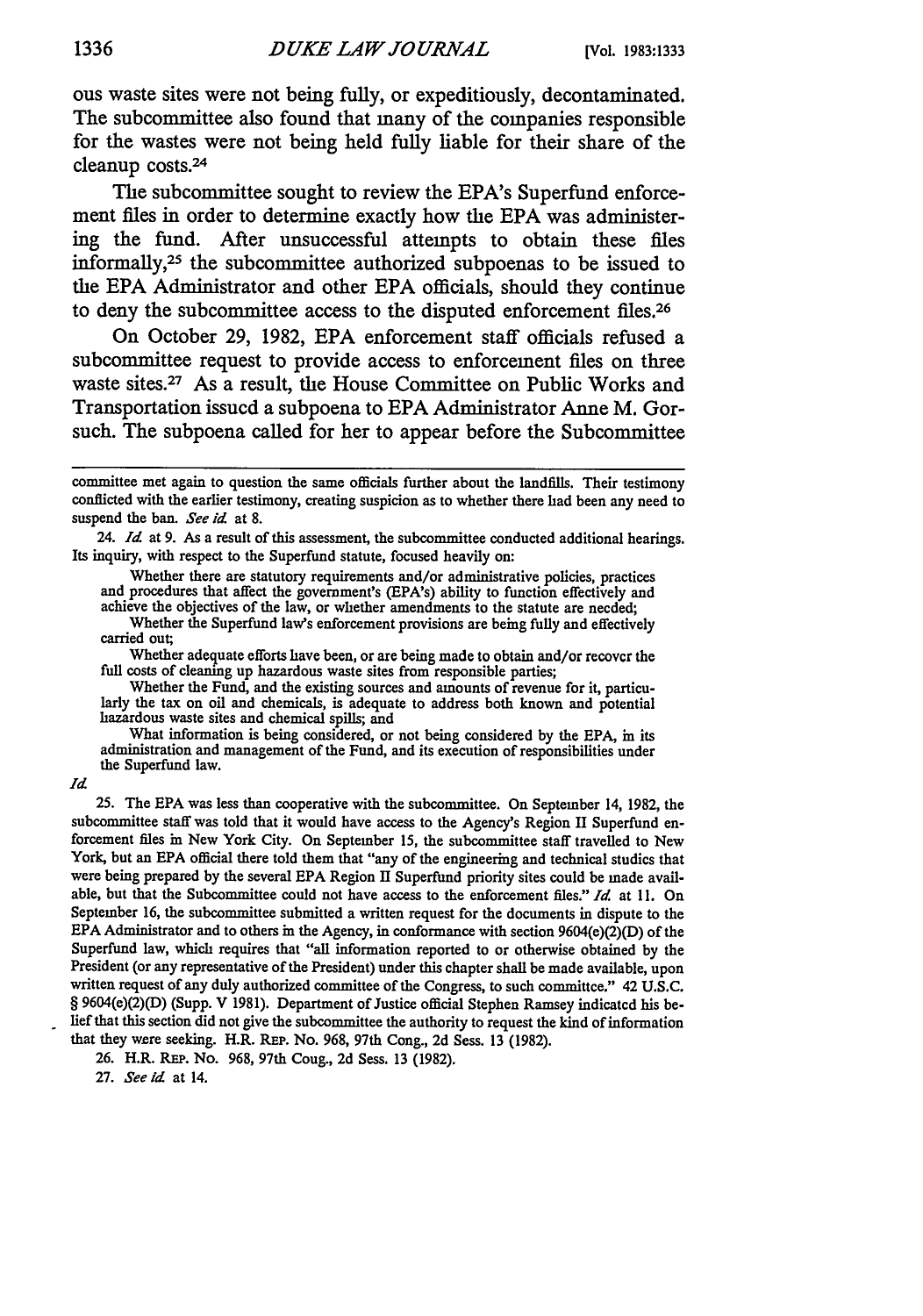on Investigations and Oversight on December 2, **1982** and to produce all books, records, correspondence, memoranda, papers, notes, and documents drawn or received **by** the Administrator or other **EPA** officials since December **11, 1980.28** In short, the subpoena covered all the pertinent enforcement-related documents concerning the **160** designated Superfund cleanup sites.<sup>29</sup>

Prior to her appearance, Ms. Gorsuch received a memorandum from President Reagan instructing her not to make sensitive documents found in active law enforcement files available to Congress or the public except in extraordinary circumstances.<sup>30</sup> She quoted these instructions in her testimony to the subcommittee and informed it that she would not make certain requested documents available.<sup>31</sup> Following her testimony, the subcommittee approved a resolution holding Ms. Gorsuch in contempt.32 On December **16, 1982,** the full House of Representatives, noting the Administrator's "contumacious conduct," passed a resolution citing Ms. Gorsuch for contempt of Congress.<sup>33</sup>

Although the House action created what some have termed an "unprecedented constitutional impasse" between the legislative and executive branches of the government,<sup>34</sup> the parties arrived at a compromise two months later. On February **18, 1983,** subcommittee chairman Levitas and President Reagan agreed to procedures under which subcommittee members would be allowed to examine the subpoenaed

31. H.R. REP. No. 968, 97th Cong., 2d Sess. 16 (1982). Administrator Gorsuch explained, however, that more than 750,000 pages of documents would be made available to the subcommittee. The first five fie boxes of such documents were tendered to the subcommittee, but it declined to accept those documents. *See Petitioner's Brief, supra* note 6, at 14. Ms. Gorsuch also advised the subcommittee that the subpoena as drawn was defective. *See* H.R. REP. No. 968, 97th Cong., **2d** Sess. 17 (1982).

32. The Resolution, approved by a nine to two vote, states:

*Be it resolved,* That the Subcomhittee finds Anne M. Gorsuch, Administrator, U.S. Environmental Protection Agency, in contempt for failure to comply with the subpoena ordered by this Subcommittee and dated November 16, 1982, and the facts of this failure be reported by the Chairman of the Subcommittee on Investigations and Oversight to the Committee on Public Works and Transportation for such action as that Committee deems appropriate.

H.R. REP. No. 968, *supra* note 19, at 20.

33. H.R. Res. 632, 97th Cong., 2d Sess., 149 CoNG. Rac. H10,040 (daily ed. Dec. 16, 1982). House Resolution 632 was approved 259-105 with 69 members abstaining. *Id* at H10,061.

34. *Petltioner'r BrIef, supra* note **6,** at **1.**

<sup>28.</sup> *Id* at 33.

<sup>29.</sup> *See id* at **50-53.**

<sup>30.</sup> The memorandum stated that "[b]ecause dissemination of such documents outside the Executive Branch would impair my solemn responsibility to enforce the law, I instruct you and your agency not to furnish copies of this category of documents to the subcommittee in response to their subpoenas." Memorandum for the Administrator, Environmental Protection Agency (Nov. 30, 1982), *reprinted in* H.R. **REP.** No. 968, 97th Cong., 2d Sess. 42-43 (1982).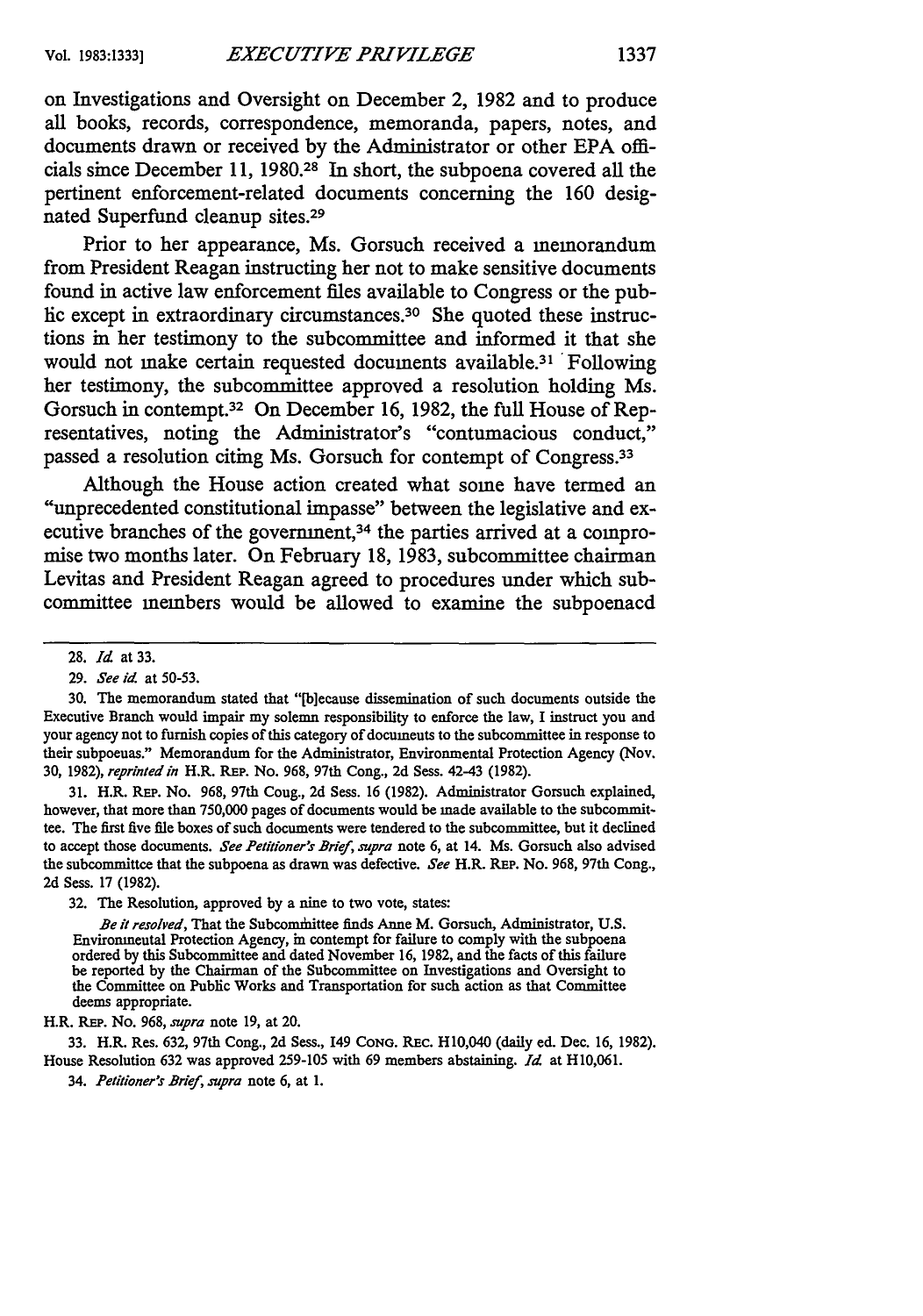EPA documents.<sup>35</sup> The subcommittee was to receive edited versions of the requested documents and **EPA** officials would brief the subcommittee on their contents.36 After this initial screening, subcommittee members would be permitted to review the unedited versions of the documents in closed session.37 President Reagan hailed the compromise as "consistent with the doctrine of executive privilege while it also assures that necessary information is made available to the Congress."<sup>38</sup>

# II. THE TENSION BETWEEN CONGRESSIONAL OVERSIGHT AND EXECUTIVE PRIVILEGE

The fact that Congress and the **EPA** reached a compromise does not diminish the significance of the contempt citation. Congress had never before taken such severe action in order to obtain information from the executive branch. Yet, although Congress's use of the contempt power was unprecedented, the doctrines that had led to its use were not. The subcommittee and the **EPA** were properly relying upon the conflicting but well-established rights of oversight and executive privilege.

### *A. Congress's Claim to the Documents.*

The House subcommittee believed that it had an absolute right to the requested documents.<sup>39</sup> The House of Representatives demonstrated its agreement with the subcommittee's position **by** issuing the contempt citation. Both the subcommittee and the full House recognized that the President was to "take care that the laws be faithfully executed";<sup>40</sup> they claimed, however, that this constitutional mandate

38. *Id* at A12, col. 2.

40. U.S. CoNsT. art. II, § 3.

1338

**<sup>35.</sup>** Final details of the compromise were worked out **by** Levitas, White House Counsel Fred Fielding, and Deputy Attorney General Edward Schmults. Wash. Post, Feb. 19, 1983, at Al, col. 7.

<sup>36.</sup> Wash. Post, Feb. **20,** 1983, at **Al,** col. 2.

<sup>37.</sup> *Id* Representative James H. Scheuer, chairman of an Energy and Commerce subcommittee that was also investigating the **EPA,** explained the need for this circuitous method of disclosure: "This charade was designed as a face saver for the president to get him off the sticky wicket of insisting on executive privilege. We have to go through this little dog-and-pony show to get to the unexpurgated, unedited **documents** .... *Id*

<sup>39.</sup> The subcommittee actually relied on two positions. First it claimed that the CERCLA itself empowered Congress to request this information. *See supra* note 25. A member of the subcommittee's staff also advised the **EPA** that "the Subcommittee's inquiry was being pursued under the general authority of the Congress to conduct oversight and investigations, and the rules of the House granting jurisdiction to the Committee and not simply under the authority granted by Section 104(e)(2)(D) of the Superfund law." H.R. REP. No. 968, 97th Cong., 2d Sess 13 (1982). (footnote omitted).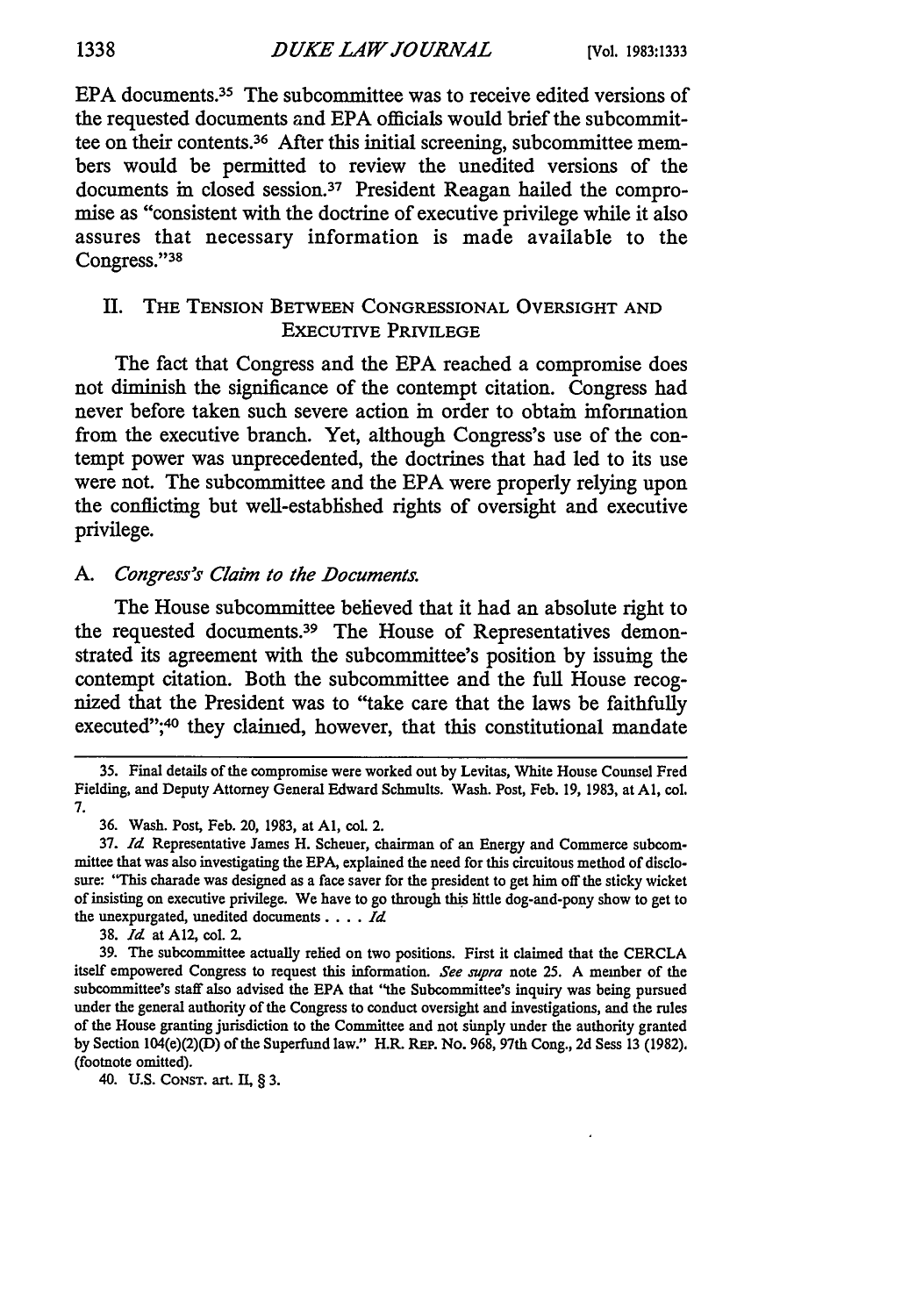empowered the President and his aides only to carry out the laws enacted **by** Congress and did not authorize those executive officials to withhold documents necessary for Congress to oversee the operation of the laws.<sup>41</sup>

*1. The History of Congressional Oversight.* The subcommittee was relying upon its oversight authority when it subpoenaed the **EPA** documents. Congress's right to inquire is essentially the right to conduct investigations relevant to its legislative functions.42 Congress may conduct investigations into departments of the federal government as well as, in some instances, the affairs of private citizens.<sup>43</sup> It may also request information pursuant to these investigations.<sup>44</sup>

Several theories underlie the notion of congressional oversight. The first is that the public is entitled to be informed of the workings of its government.<sup>45</sup> Congress must therefore be able to determine how federal laws are operating in order to be able to report to its constituents.46 Second, Congress must be able to investigate in order to determine whether remedial legislation is needed.<sup>47</sup> Third, Congress's exercise of oversight protects the liberties of the American people **by** serving as a check on unbridled executive power. Congress, **by** "acquainting itself with the acts and dispositions of the administrative agents of the Government,"48 will be able to uncover corruption, waste, inefficiency, and rigidity49 and to ensure that the President is enforcing the laws as enacted **by** Congress.

The power of Congress to conduct investigations is inherent in the legislative process. That power is broad. It encompasses inquiries concerning the administration of existing laws as well as proposed or possibly needed statutes. It includes surveys of defects in our social, economic or political system for the purpose of enabling the Congress to remedy them. It comprehends probes into departments of the Federal Government to expose corruption, inefficiency or waste.

*Id.*

45. Watkins v. United States, 354 U.S. 178, 200 (1957).

48. Berger, *The Incarnation of Executive Privilege,* 22 UCLA L. REv. 4, 10 (1974)(quoting W. **WILSON, CONGRESSIONAL GOVERNMENT** 297, 303 (1913)).

<sup>41.</sup> *See* H.R. **REP.** No. 968, 97th Cong., 2d Sess. 10-11 (1982).

*<sup>42.</sup> See* Watkins v. United States, 354 U.S. 178, 187 (1957).

<sup>43. &</sup>quot;There is no general authority to expose the private affairs of individuals without justifica*lion* in terms of the function of the Congress." *Id* at 187 (emphasis added).

*<sup>44.</sup> See* McGrain v. Daugherty, **273** U.S. 135, 174 (1927). "Article Is grant of power to legislate is therefore held to **carry** implied authority to summon witnesses and to compel the production of evidence." Cox, *Executive Privilege,* 122 **U.** PA. L. REV. 1383, 1385 (1974).

<sup>46.</sup> President Wilson considered this function to be extremely important: "The informing function of Congress should be preferred even to its legislative function." W. **WILSON,** CONGRES-**SIONAL GOVERNMENT** 297, 303 (1913), *quotedin* Watkins v. United States, 354 U.S. 178, 200 n.33 (1957).

<sup>47.</sup> Watkins v. United States, 354 U.S. 178, 187 (1957).

<sup>49.</sup> *See infra* note 148 and accompanying text.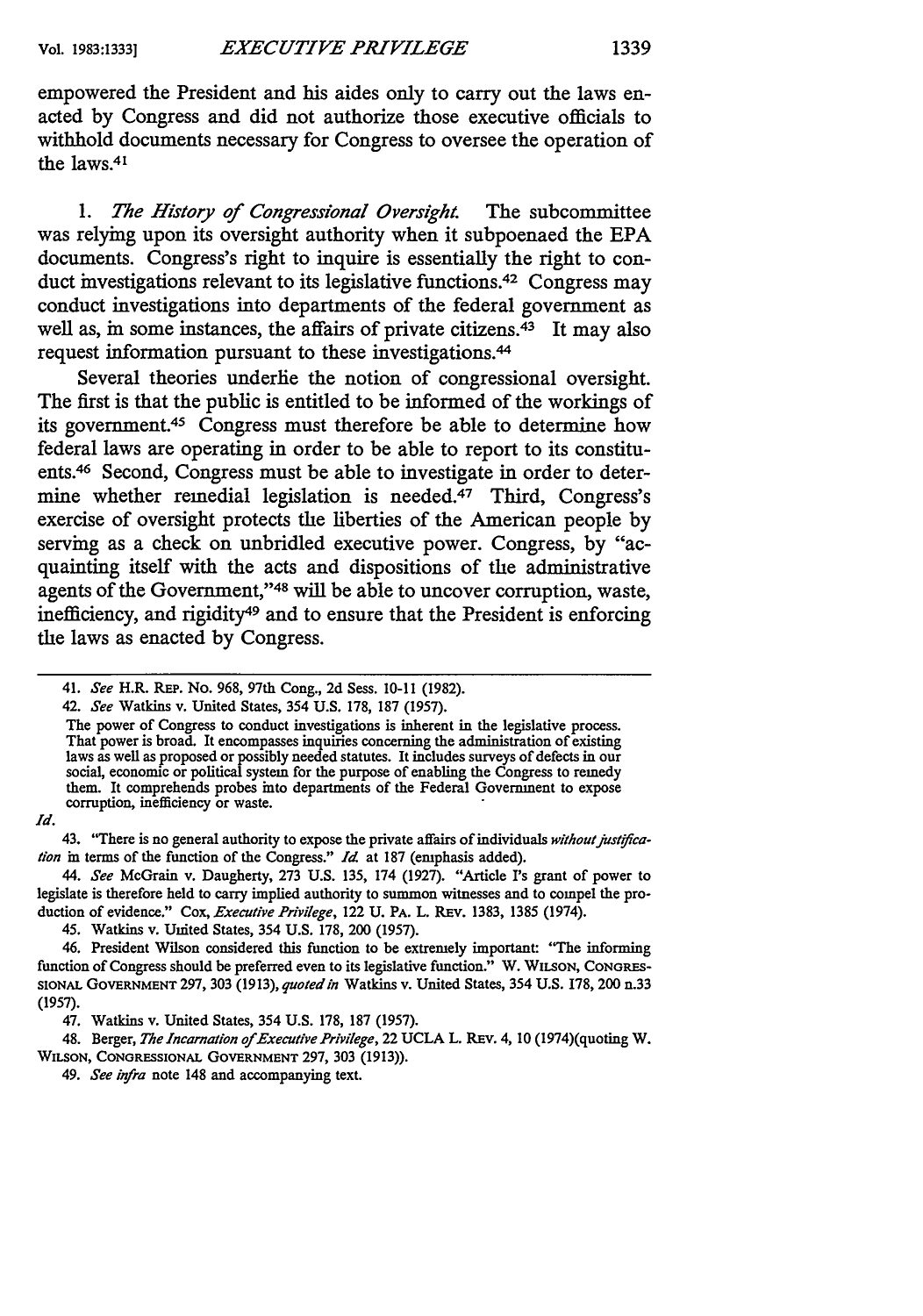The Supreme Court has described Congress's oversight authority as "an essential and appropriate auxiliary to the legislative function."<sup>50</sup> The Court has, however, placed some limitations upon this power.<sup>51</sup> First, pursuant to the separation of powers doctrine, Congress may not reach into the "exclusive province" of the executive branch.<sup>52</sup> Second, exercise of the investigative power must be related to a legitimate legislative task of Congress;<sup>53</sup> there is no congressional power to expose merely for the sake of exposure.<sup>54</sup> These limitations, however, are not unduly restrictive and leave Congress a great deal of freedom to determine whether the executive branch is properly enforcing the laws.<sup>55</sup>

*2. The Subcommittee's Claims for the EPA Documents.* The subcommittee believed that it was properly invoking its oversight authority in the Gorsuch dispute. It maintained that it had undertaken its

52. Barenblatt v. United States, 360 U.S. 109, 111-12 (1959). The separation of powers **doc**trine imposes this limitation on the oversight power. This doctrine was created **by** the framers of the Constitution, who considered the combination of powers of government to be "the very definition of tyranny." THE **FEDERALIST** No. 47, at 336 (J. Madison)(Wright **ed.** 1961). James Madison expressed his fear that the "legislative department is everywhere extending the sphere of its activity, and drawing all power into its impetuous vortex." THE FEDERALIST No. 48, at 333 (J. Madison)(J. Cooke ed. 1961). The separation of powers doctrine suggests that when the congressional power of inquiry is directed at the executive branch, it cannot interfere with the executive duties.

**53.** Watkins v. United States, 354 **U.S.** 178, **187, 197 (1957).** Watkins specifically mentions the restraints of the Bill of Rights upon congressional investigations. *Id* at 198.

The Supreme Court used this restriction to invalidate a House investigation into a private real estate pool that was part of the financial structure of J. Cook & Co. The United States had deposited funds with the company, which went bankrupt. Congress believed that the pool was connected with the bankruptcy. The Court found the inquiry to be judicial in nature because the investigation "could result in no valid legislation on the subject to which the inquiry referred." Kilbourn v. Thompson, 103 U.S. 168, 192-97 (1881). The Court therefore held the inquiry to be in excess of the investigative power conferred on the House by the Constitution. *Id* at 192.

54. Watkins v. United States, 354 U.S. 178, 200 (1957).

55. Needless to say, congressional oversight produces beneficial results when used properly. In 1927, a Senate committee investigation led to the discovery of the Teapot Dome scandal. *See Berger, Executive Privilege v. Congressional Inquiry (Part* **1),** 12 UCLA L. REV. 1044, 1049 (1965); 149 **CONG.** Rac. HI0,052 (daily ed. Dec. 16, 1982)(remarks of Rep. Dingell); *see also* McGrain v. Daugherty, 273 U.S. 135, 177-78 (1927)(Court permitted congressional investigation into enforcement decisions of the Department of Justice).

<sup>50.</sup> McGrain v. Daugherty, 273 U.S. 135, 174 (1927). Here, the Court was reviewing the propriety of a Senate committee investigation into charges that the Department of Justice had failed to prosecute public corruption, antitrust violations, and other matters relating to the handling of several oil leases. The Court upheld the inquiry as a proper exercise of the legislative function. *Id* at 180.

<sup>51.</sup> Some commentators have argued that Congress's oversight authority is, in fact, absolute. See, e.g., R. BERGER, EXECUTIVE PRIVILEGE: A CONSTITUTIONAL MYTH (1974). Mr. Berger looked "to the Constitution and its history" rather than to recent practice to determine the scope of congressional control over information, *id* at 10, and found that the power to inquire is absolute. *Id* at 36-37.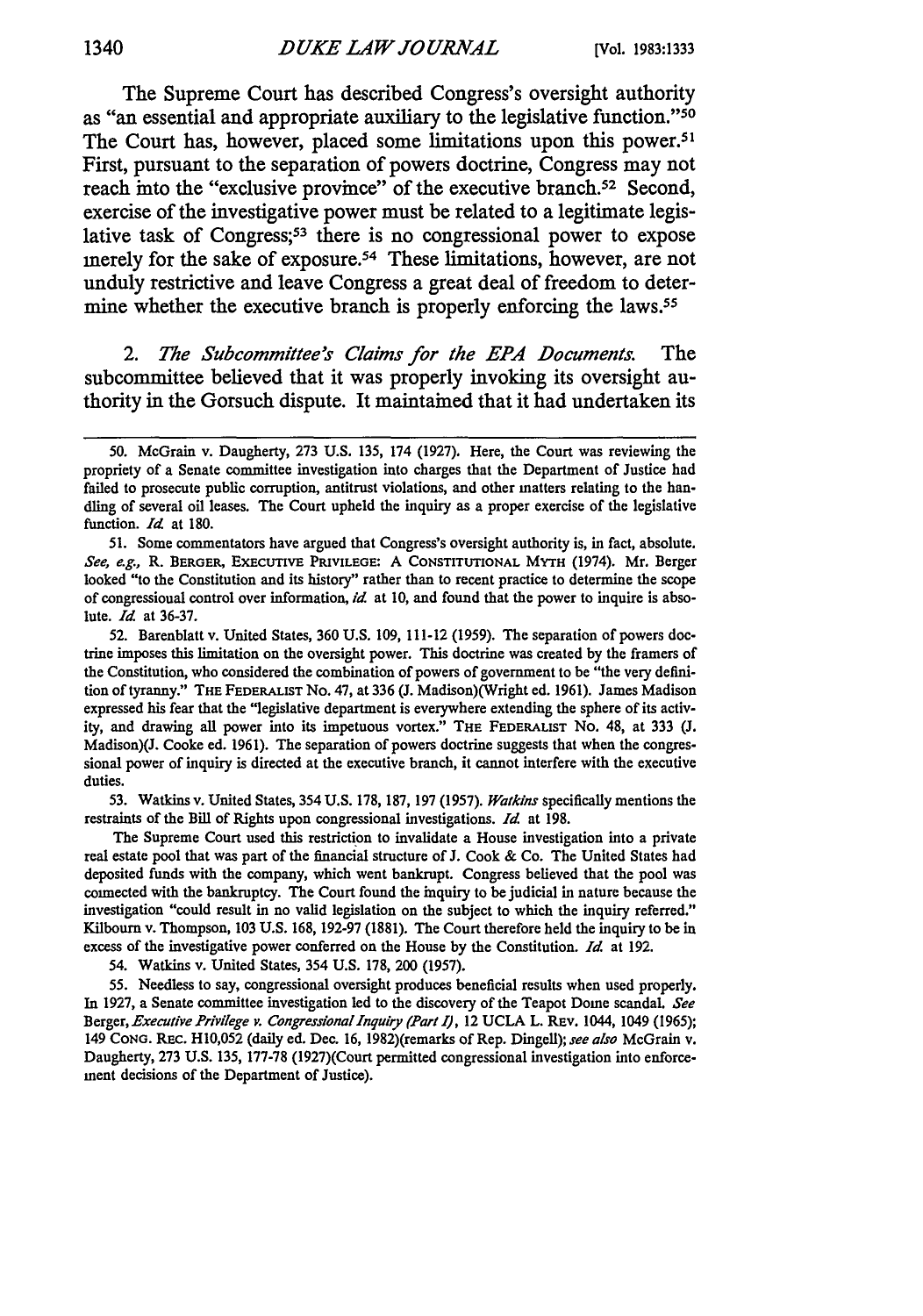investigation in order to determine whether the **EPA** was properly administering the hazardous waste laws.<sup>56</sup> Many members of Congress and the public believed that the Reagan Administration and the **EPA** were not carrying out Congress's mandate to aggressively decontaminate the nation's hazardous waste sites.<sup>57</sup> Congress was concerned, therefore, that the Reagan Administration was subverting the intent of

In addition to reports of low morale at the **EPA,** Congress had received specific charges of impropriety. **EPA** officials alleged that the Administrator had allowed political considerations to enter into her enforcement decisions.58 The subcommittee also suspected the **EPA** of giving hazardous waste polluters lenient settlement terms.<sup>59</sup>

the Superfund laws **by** enforcing them half-heartedly.

The subcommittee believed that the requested documents would

57. As the New York Times explained the contempt citation against Administrator Gorsuch, the "immediate cause was her refusal to hand over documents about EPA's clean-up enforcement efforts. The underlying reason for the House's unprecedented action is its belief that her agency is simply uninterested in doing anything about the country's myriad Love Canals, except to claim success and let them fester." N.Y. Times, Dec. 28, 1982, at A22, col. 2.

The New York Times also stated that "the Reagan Administration, in its eagerness to ease the burden of government regulation imposed on industry, had embarked on a systematic reversal of decades of progress in the national effort to protect human health and natural resources from environmental degradation." Shabecoff, Forecast for E.P.A. Was Stormy From the Start, N.Y. Times, Feb. 20, 1983, § 4 (The Week in Review), at 2, cols. 4-5.

58. Three EPA officials charged that clean-up of the Stringfellow site in California was held up until after the November, 1982 California senatorial election for fear that then-Governor Edmund G. Brown, Jr. might take credit for obtaining the federal funding and thereby benefit his campaign for the Senate. Russakoff, *White House Acts in EP4 Controversy,* Wash. Post, Feb. 10, 1983, at A6, col. 6. Stating that "[plolitical considerations have not driven any decisions" in the hazardous waste program, Ms. Gorsuch explained that it took time for the EPA to calculate California's contribution to the cleanup, and to decide whether the agency should commence contributing to the cleanup, or bring suit against the polluters first. *See id* A Justice Department investigation into the charges found a lack of evidence to implicate Ms. Gorsuch. *See* San Francisco Examiner, Aug. **11,** 1983, at A6, col. I.

59. The subcommittee believed that two "sweetheart deals" may have been arranged between the EPA and businesses in violation of the CERCLA.

**(1)** In the fall of 1982, the EPA agreed to a private settlement for the cleanup of a facility of the Seymour Recycling Corporation near Seymour, Indiana. The settlement, which was concluded over the strong objections of EPA General Counsel Robert M. Perry, may enable 24 major companies to avoid millions of dollars of liability. *See* Wash. Post, Feb. 10, 1983, at **Al,** col. 2.

(2) In August, 1982, the EPA announced a settlement agreement involving the Chem-Dyne Corporation dumpsite in Hamilton, Ohio; 112 companies agreed to contribute a total of \$12.3 million for surface cleanup. The EPA filed a lawsuit against 16 other firms that refused the settlement terms. Critics noted that "the clean-up covered surface contamination only, and that the 112 companies, which settled for an average of just over \$20,000 each, will face no further liability if contamination later is found in groundwater or sub-surface soil." Wash. Post, Feb. 8, 1983, at A4, col. 3.

**<sup>56.</sup>** The subcommittee also argued that the documents were necessary if Congress was to make an informed decision whether to alter or repeal the CERCLA when it expires in 1985. 149 CONG. REC. H10,033 (daily ed. Dec. 16, 1982).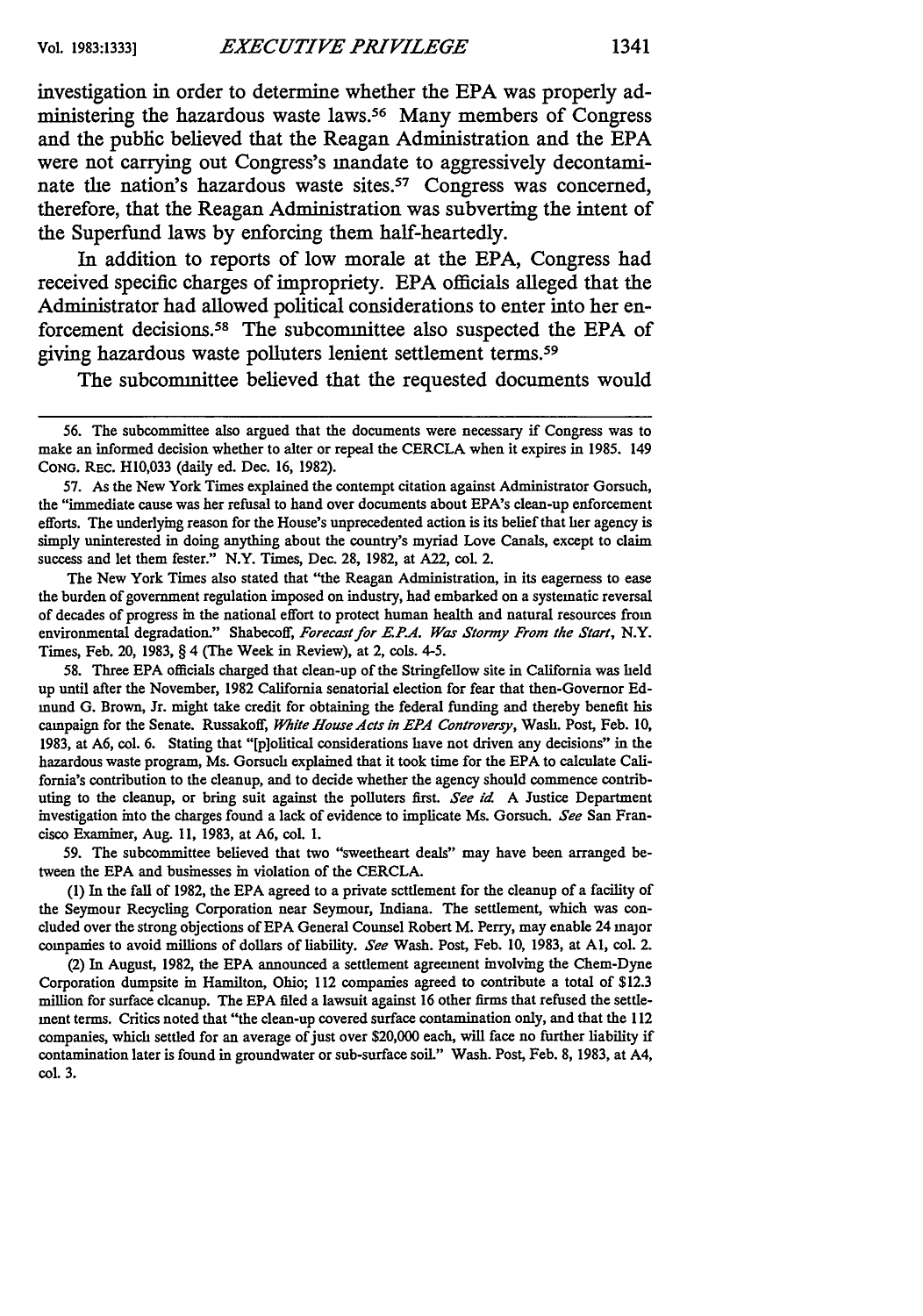help it determine whether the EPA was properly enforcing the law.<sup>60</sup> These documents would reveal what factors the **EPA** was and, perhaps more importantly, was not considering in making enforcement decisions.<sup>61</sup> This information would clarify the EPA's Superfund enforcement strategy, a significant indicator of how closely the agency had followed its congressional mandate. Furthermore, the subcommittee believed that the documents would reveal whether any of the specific charges of impropriety were true. Thus, Congress argued that the investigation was related to a legitimate legislative concern<sup>62</sup> and was a proper exercise of its oversight authority.<sup>63</sup> If so, it follows that the subcommittee had the power to compel disclosure of the requested documents, unless the exercise of that power was constrained **by** some other legal doctrine.

#### **B.** *The EPA's Position.*

Balanced against the subcommittee's exercise of the congressional oversight power was the President's claim that Congress was interfering with the executive responsibility to "take care that the laws be faithfully executed."<sup>64</sup> Congress contended that this responsibility could not protect an administrative agency against compelled disclosure.65 The **EPA,** however, contended that it was entitled, under the doctrine of executive privilege, to withhold information if disclosure would interfere with the executive's constitutional duties with regard to enforcement of the laws.<sup>66</sup>

*1. The History of Executive Privilege.* The EPA's claim of executive privilege was neither novel nor surprising. Congress, in pursuing its oversight duties, seeks much of its evidence from the executive branch. Courts have interpreted Congress's power of inquiry to require

<sup>60.</sup> H.R. REP. No. 968, 97th Cong., 2d Sess. 45 (1982).

<sup>61.</sup> *Id* at 20. As the subcommittee explained: "[We] must be able to examine how and why the agency is making its decision to enforce, or not to enforce, to litigate or not to litigate, to settle or not settle with some, or all of the parties that may be involved in the various Superfund cases." *Id*

The General Counsel to the Clerk of the House analogized to the congressional right upheld **by** the Supreme Court in *McGrain v. Daughterty,* 273 **U.S.** 135, 174 (1927), *see supra* note 50. He maintained that the right to examine and inquire into specific enforcement decisions within the Department of Justice "applies with equal, if not greater, force to the Environmental Protection Agency." H.R. REP. No. 968, 97th Cong., 2d Sess. 59 (1982).

<sup>62.</sup> *See supra* note **53** and accompanying text.

<sup>63.</sup> *See* 149 CONG. REc. HI0,052 (daily ed. Dec. 16, 1982) (statement of Rep. Dingell).

<sup>64.</sup> **U.S.** CoNsT. art. II, § 3.

<sup>65.</sup> *See supra* text accompanying note 41.

<sup>66.</sup> *See* 149 CONG. Rac. H10,055 (daily ed. Dec. 16, 1982)(statement of Rep. Dannemeyer); *Petitioner'r Brief, supra* note **6,** at 55.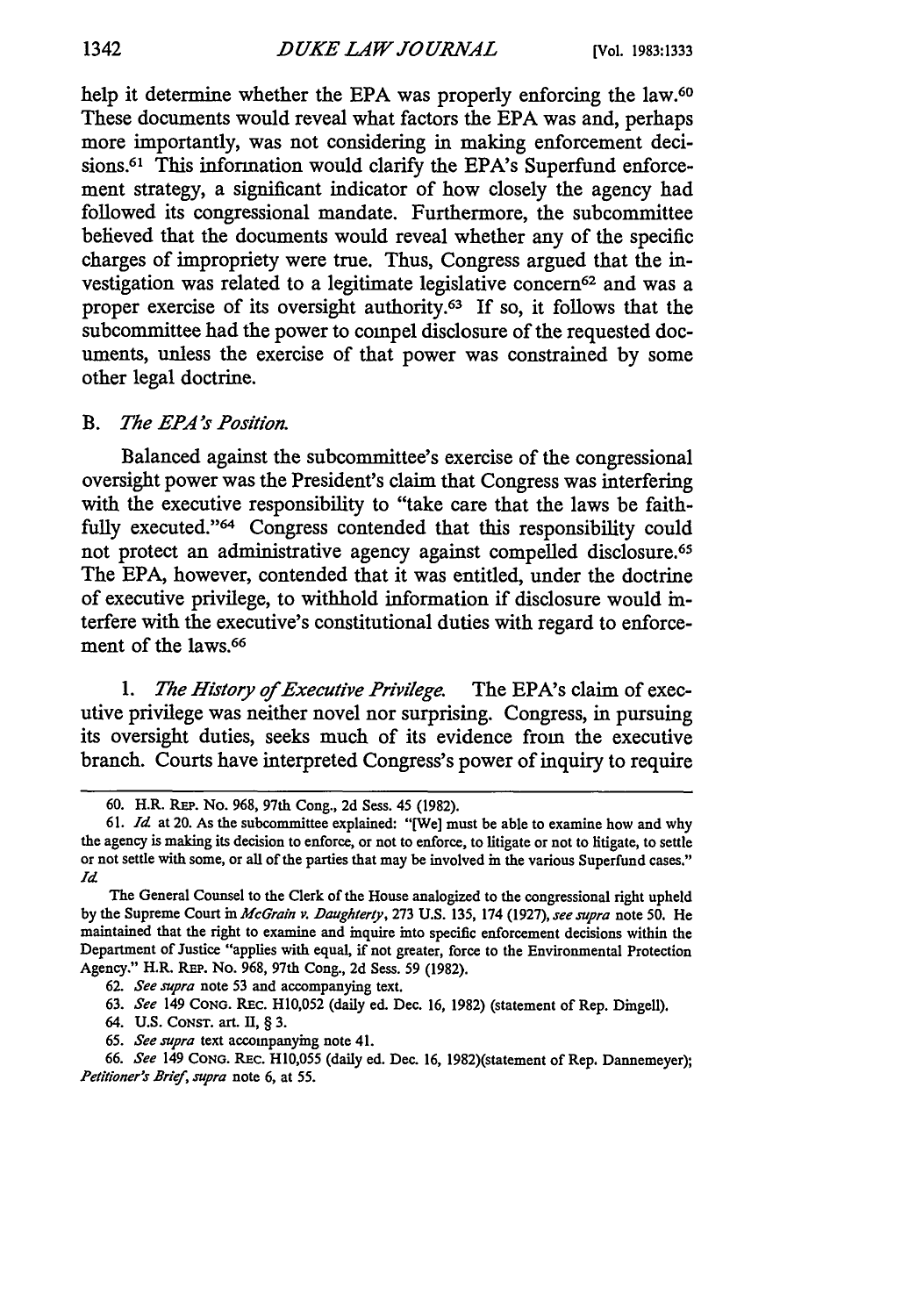disclosure of executive documents.67 Nevertheless, cabinet officials have invoked the doctrine of executive privilege to withstand both legislative and judicial probing.68 The rationale behind the doctrine is that in certain instances disclosure would either significantly impair the performance of the constitutional responsibilities<sup>69</sup> of the executive branch or interfere with its functioning as an independent branch of the government.<sup>70</sup> When disclosure would cause such harm, the executive branch and its officials must be exempt from the disclosure requirements.

Although a claim of executive privilege was raised as early as **1796,7t** the Supreme Court did not recognize a constitutional foundation for the privilege until 1974. In *United States v. Nixon, <sup>72</sup>*the Court stated that "to the extent this interest [President Nixon's interest in withholding incriminating tapes] relates to the effective discharge of the President's powers, it is constitutionally based."<sup>73</sup> The *Nixon* Court recognized that executive privilege was a byproduct of the separation

70. The Supreme Court recognized this argument as support for the privilege. *See infra* note 74 and accompanying text. President Washington voiced this argument in his Farewell Address:

It is important, likewise, that the habits of thinking in a free country should inspire caution in those entrusted with its administration to confine themselves within their respective constitutional spheres, avoiding in the exercise of the powers of one department to encroach upon another. The spirit of encroachment tends to consolidate the powers of all the departments in one, and thus to create, whatever the form of government, a real despotism.

Speech of President George Washington, Sept. 17, 1796, *quoted in* Younger, *Congressional Investigations and Executive Secrecy: A Study in the Separation of Powers,* 22 U. PrrT. L. REv. 755, 758 (1959).

71. President Washington had invoked this doctrine just five months prior to his farewell speech when he refused to turn over papers requested by a House committee formed to examine the failure of a military campaign against the Indians. He maintained that the House had no right to those documents, as they related to matters exclusively within the executive's domain. Younger, *supra* note 70, at 758.

72. 418 U.S. 683 (1974). The case arose out of the now infamous Watergate investigation. The Special Prosecutor had issued a subpoena directing the President to produce tape recordings and documents relating to his conversations with aides and advisors. The documents were requested following the indictment of a number of White House staff members and supporters for violations of federal statutes. President Nixon claimed executive privilege and filed a motion to quash the subpoena. Although the Supreme Court denied the motion, it recognized an executive privilege. The Court held, however, that the privilege was not absolute. *Id* at 706.

73. *Id* at 711.

<sup>67.</sup> Cox, *supra* note 44, at 1385-86.

<sup>68.</sup> For a general discussion of the scope of executive privilege, see **J.** NOWAK, R. ROTUNDA & J.N. YOUNG, CONSTITTIONAL LAW 224-30 (2d ed. 1983).

<sup>69.</sup> Underlying this consideration is a concern that without the privilege, officials would be unwilling to engage in frank, open discussion for fear of later reprisals. As the United States District Court for the District of Columbia noted, "the privilege subserves a preponderating policy of frank expression and discussion among those upon whom rests the responsibility for making the determination that enables government to operate." Carl v. Zeiss Stiftung v. V.E.B. Carl Zeiss, Jena, 40 F.R.D. 318, 324 (D.D.C. 1966)(footnotes omitted).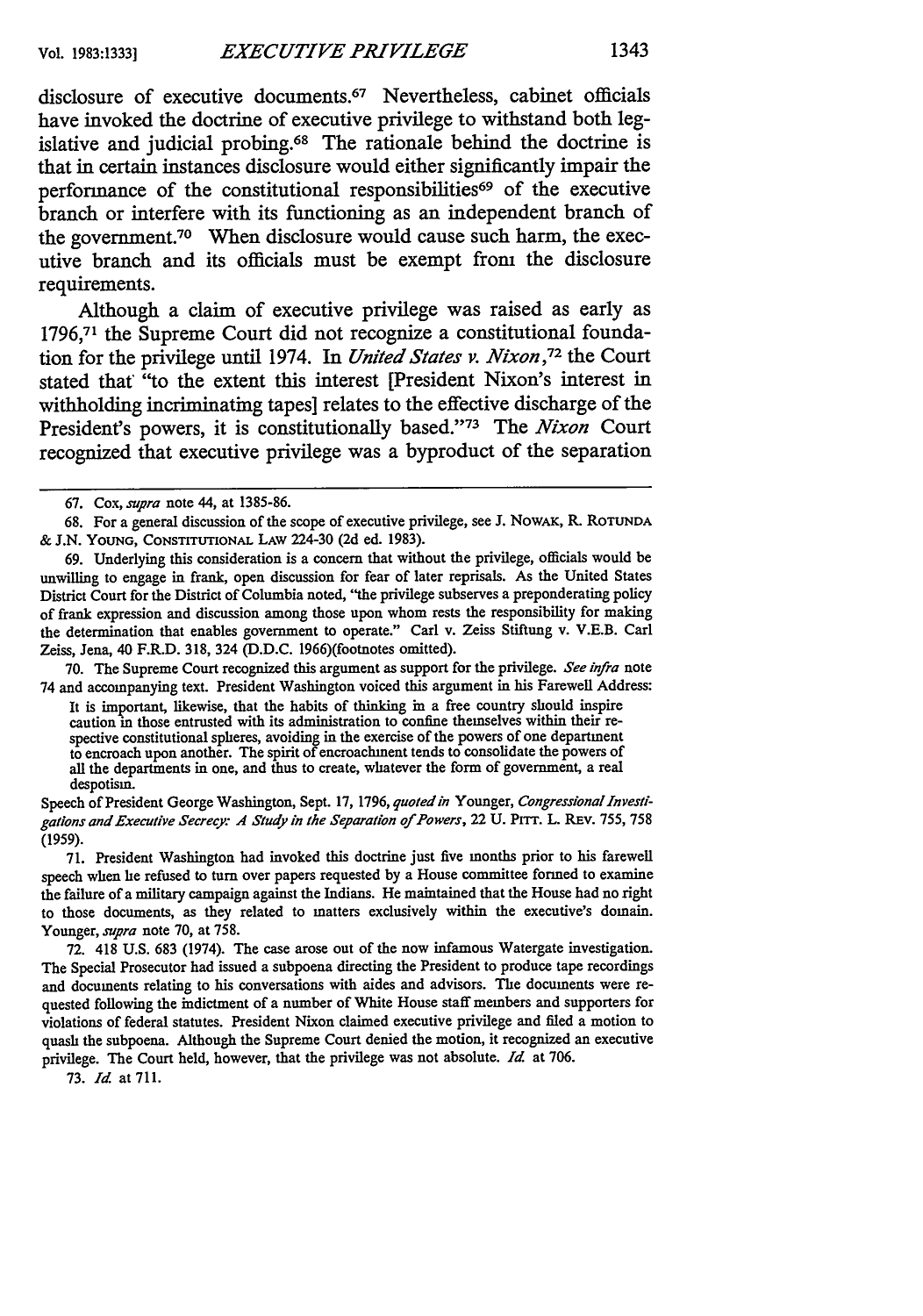of powers doctrine;74 if Congress were allowed to inquire into every area of the executive's province it could exert improper influence upon the President's power. The Court also suggested that the privilege could be readily inferred from article **II,75** the constitutional provision that outlines the executive's duties. Confidentiality is necessary for the President to properly carry out his responsibilities, because it fosters the free flow of information and candor necessary for effective decisionmaking.<sup>76</sup>

The *Nixon* opinion recognized that the privilege was not absolute. The Court held that "[t]he generalized assertion of privilege must yield to the demonstrated, specific need for evidence in a pending criminal trial."<sup>77</sup> The opinion was, however, somewhat vague as to when executive privilege would give way to legislative probing. The highest deference is to be given to claims of executive privilege for military and diplomatic secrets. The Court stated that

Absent a claim of need to protect military, diplomatic, or sensitive national security secrets, we find it difficult to accept the argument that even the very important interest in confidentiality of Presidential communications is significantly diminished **by** production of such material for *in camera* inspection with all the protection that a district court will be obliged to provide.<sup>78</sup>

The *Nixon* Court did not state that executive privilege was *never* applicable to protect information other than that which implicates national security. Presidential communications are "presumptively privileged";79 there is, however, no high degree of deference due a presidential assertion of privilege when there is only a generalized executive interest in confidentiality.80 Instead the Court seemed to imply that the President, in order to prevail on his privilege claim, had to demonstrate convincingly that confidentiality would be compromised.<sup>81</sup>

79. *Nixon,* 418 U.S. at 708.

Two Watergate era cases decided **by** the United States Court of Appeals for the District of Columbia Circuit help to illuminate the factors considered **by** courts in executive privilege cases. In Nixon v. Sirica, 487 **F.2d** 700 (D.C. Cir. 1973), the court determined that the presumption of privilege premised on the public interest in confidentiality failed in the face of a powerful showing made **by** the Special Prosecutor of a vital need for the President to produce certain tape recordings pursuant to a grand jury subpoena duces tecum. The court applied a balancing test, stating that

<sup>74.</sup> *Id* at 706.

*<sup>75.</sup> See id* at 707.

**<sup>76.</sup>** *Id* 708.

<sup>77.</sup> *Id* at 713.

**<sup>78.</sup>** *Id* **at** 706; *see* Henkin, *Executive Privilege: Mr. Nixon Loses But The Presidency Largely Prevails,* 22 UCLA L. REv. 40, 44 (1974).

<sup>80.</sup> *Id* at 711.

<sup>81.</sup> *See id* The *Nixon* Court's opinion has been criticized, in part, for its failure to establish clear guidelines for future disputes. *See Mishkin, Great Cases and Soft Law: A Comment on* United States v. Nixon, 22 UCLA L. REV. 76, 91 (1974).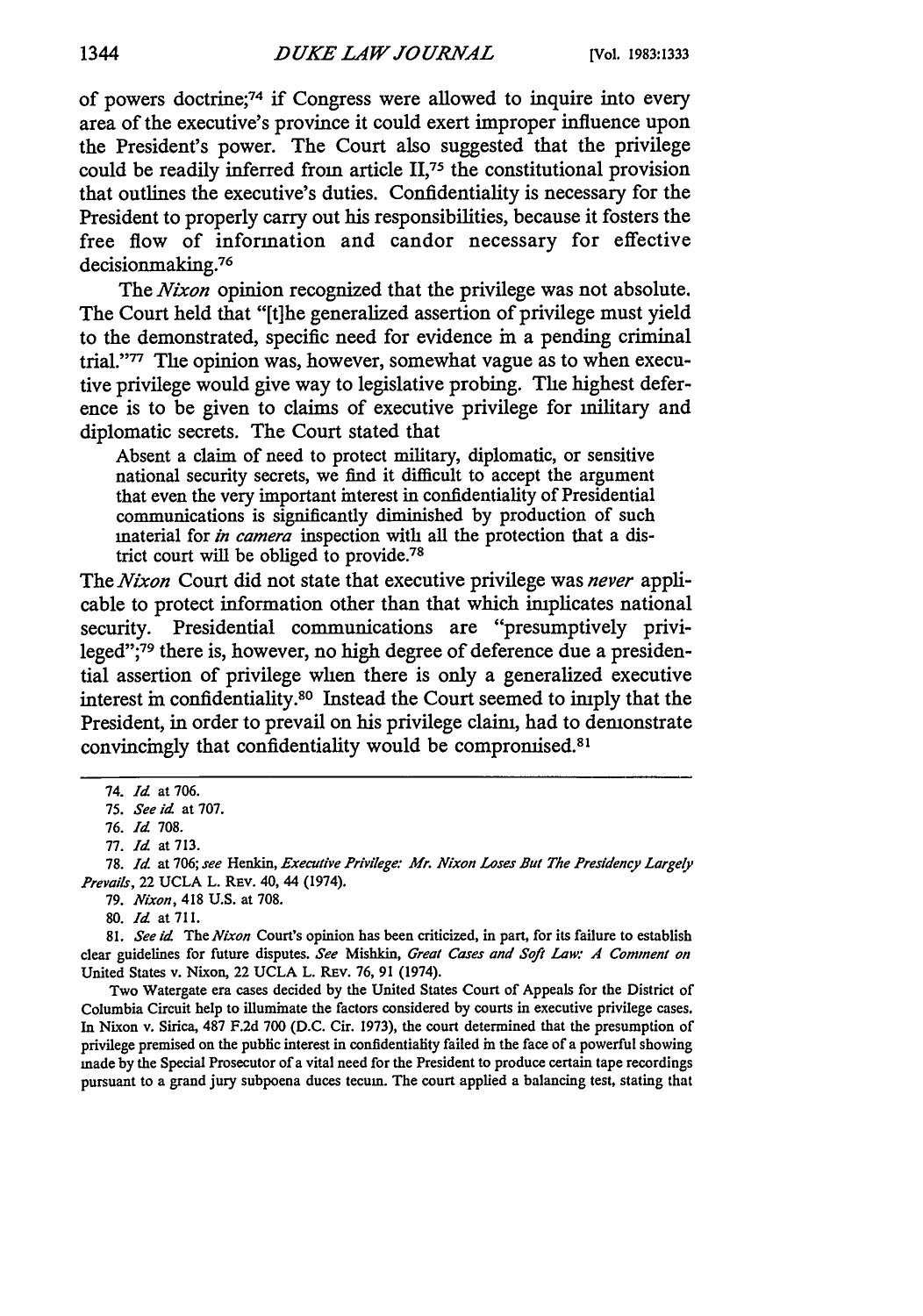*The Nixon* opinion was concerned with the use of the privilege "as against a subpoena essential to enforcement of criminal statutes,"82 and the way the privilege interfered with the judiciary's ability to "do justice in criminal prosecutions."<sup>83</sup> The Court explicitly rejected the notion that it was addressing the balance between the President's generalized interest in confidentiality and congressional demands for information.<sup>84</sup> "The opinion nonetheless lends some support to the

is not engaged in a general fishing expedition, nor does it seek in any way to investigate the wisdom of the President's discharge of his discretionary duties. On the contrary, the grand jury seeks evidence that may well be conclusive to its decisions in on-going investigations that are entirely within the proper scope of its authority.

487 F.2d at 717.

Although a grand jury proceeding assures the confidentiality of executive officials' testimony and of agency documents, closed congressional committee meetings can probably approximate the secrecy of the grand jury. The second Watergate era case, Senate Select Comm. v. Nixon, 498 F.2d 725 (D.C. Cir. 1974), dealt with an executive refusal to hand over documents subpoenaed by a congressional committee. The court determined that the need demonstrated by the Senate Select Committee on Presidential Campaign Activities for some of President Nixon's tapes was "too attenuated and too tangential to its functions to permit a judicial judgment that the President is required to comply with the Committee's subpoena." *Id.* at 733. The court noted that the committee could point "to no specific legislative decisions that cannot responsibly be made without access to materials uniquely contained in the tapes or without resolution of the ambiguities that the transcripts may contain." *Id* The subpoenaed materials were in the possession of the House Judiciary Committee and there was no showing that the Select Committee needed access of its own. *Id* The Senate Select *Committee* opinion noted "the presumption that the public interest favors confidentiality," which "can be defeated only by a strong showing of need by another institution of government-a showing that the responsibilities of that institution cannot responsibly be fulfilled without access to records of the President's deliberations." *Id* at 730.

It has been suggested that executive branch officials should have to make a stronger showing to invoke executive privilege when there are accusations of executive wrongdoing. *See* Ratner, *Executive Privilege, Self-Incrimination, and the Separation of Powers Illustration,* 22 UCLA L. REV. 92, 104 (1974). Nevertheless, the propriety of a congressional demand for material must finally turn on the "nature and appropriateness of the function in performance of which the material was sought, and the degree to which the material was necessary to its fulfillment." *Senate Select Comm.,* 498 F.2d at 731. Certainly the inquiry into possible executive wrongdoing is an appropriate function of Congress, and the executive branch will lose its claim of privilege if a House committee can show that "subpoenaed evidence is demonstrably critical to the responsible fulfillment of the Committee's functions." *Id.* The court suggests that it will be more difficult for a congressional committee to demonstrate the requisite need to overcome executive privilege than it would be for a grand jury to do so. *Id* at 732.

82. 418 U.S. at 707.

**83.** *Id*

84. The *Nixon* Court stated:

the "application of Executive privilege depends on a weighing of the public interest protected by the privilege against the public interest that would be served by disclosure in a particular case." *Id.* at 716; *see also* Nixon v. Administrator of Gen. Servs., 433 U.S. 425, 443 (1977)(in determining whether the proper balance between the coordinate branches has been upset, the proper inquiry focuses on the extent to which the executive branch is prevented from accomplishing its constitutionally assigned functions); Association for Women in Science v. Califano, 566 F.2d 339, 346 (D.C. Cir. 1977)(executive privilege upheld as the government requirement of secrecy was "the more compelling need"). The *Nixon v. Sirica* court emphasized that the grand jury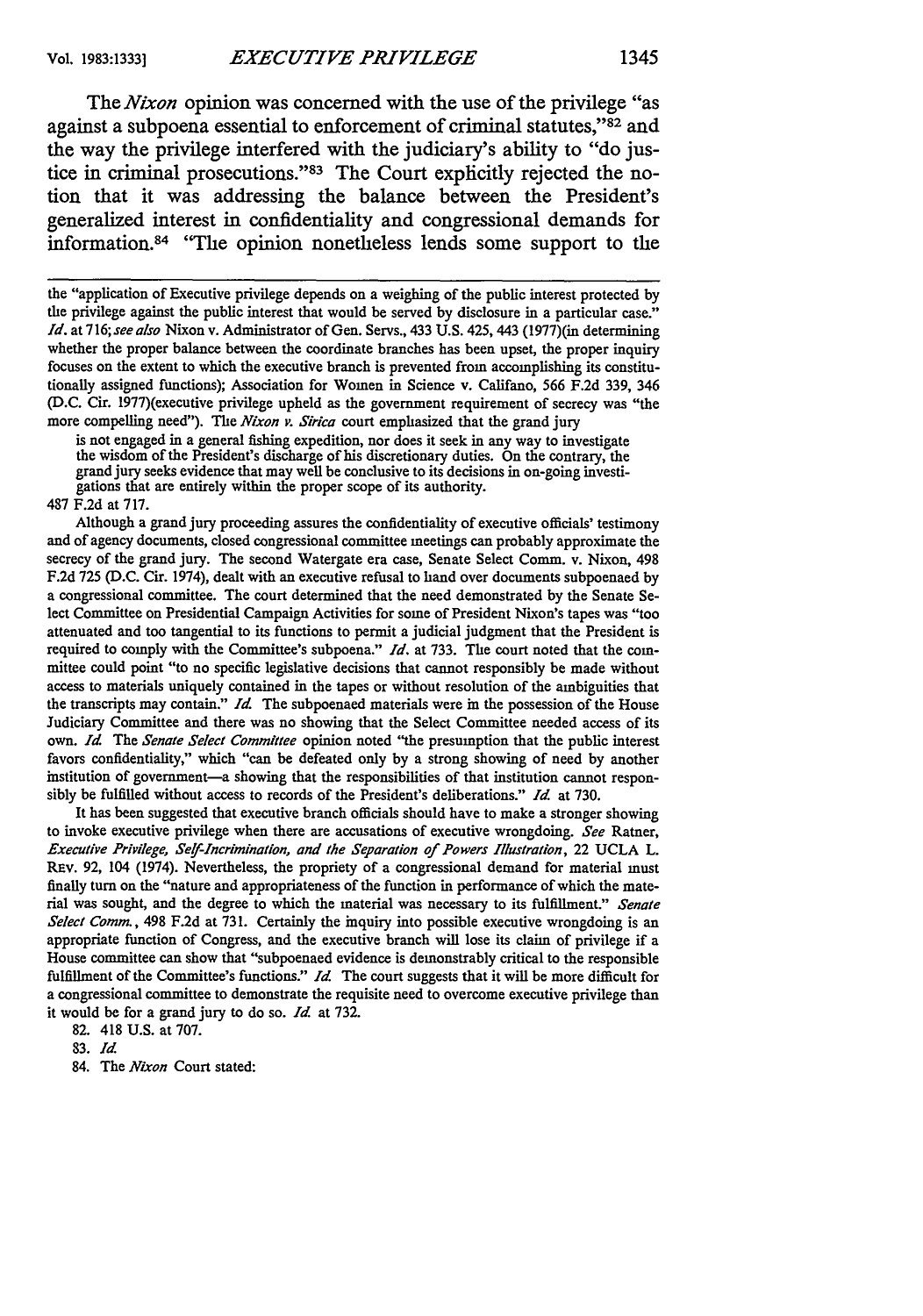proposition that the President may, in certain circumstances, withhold information from the Congress."85

Professor Laurence Tribe has classified presidential refusals to furnish information as three distinct executive privileges, derived from three distinct considerations. 86 First, presidents have invoked executive privilege in order to protect military or diplomatic secrets.<sup>87</sup> Second, the law of evidence includes an informer's privilege-"the Government's privilege to withhold from disclosure the identity of persons who furnish information of violations of law to officers charged with enforcement of that law."<sup>88</sup> Third, courts recognize a privilege extending to "intra-govemmental documents reflecting advisory opinions, recommendations and deliberations comprising part of a process by which governmental decisions and policies are formulated."<sup>89</sup>

In the Gorsuch dispute the latter two types of executive privilege were at issue. The **EPA** documents concerned law enforcement **ifies** that might contain information of EPA's secret informants. The files also contained intra-agency memos and recommendations that **EPA** personnel compiled for use in making Superfund enforcement policy and decisions.

In the Gorsuch dispute, an agency director invoked the privilege, but she did so at the express request of the chief executive. Executive privilege extends to agency officials, but it may not apply with force equal to that afforded the President's personal assertion of the privilege. In *United States v. Reynolds,90* the Court stated that the privilege belongs to the government, and must be asserted in a formal claim

We are not here concerned with the balance between the President's generalized interest in confidentiality and the need for relevant evidence in civil litigation, nor with that between the confidentiality interest and congressional demands for information, nor with the President's interest in preserving state secrets. We address only the conflict between the President's assertion of a generalized privilege of confidentiality and the constitutional need for relevant evidence in criminal trials.

*Id.* at **711** n.19.

**85.** L. **TRIBE, AMERICAN CONSTITUTIONAL LAW §** 4-15 **n.l (1978);** *see also* Henkin, *supra* note **78,** at 43.

**86.** L. **TIUBE,** *supra* note **85, §** 4-14.

**87.** *See, e.g.,* New York Times Co. v. United States, 403 **U.S. 713, 728-30** (1971)(Stewart, **J.** concurring)(Pentagon Papers Case).

**88.** *See, e.g.,* Rovario v. United States, **353 U.S. 53, 59 (1957).**

**89.** *See, e.g.,* Carl Zeiss Stiftung v. V.E.B. Carl Zeiss, Jena, 40 F.R.D. **318,** 324 **(D.D.C.** 1966)(various applications of executive privilege listed **by** the court, 40 F.R.D. at 324 n. **15).**

The Supreme Court in NLRB v. Sears Roebuck **&** Co., 421 **U.S.** 149 **(1975),** noted that the ultimate purpose of this long-recognized privilege is to prevent injury to the quality of agency decisions. The quality of a particular agency decision will clearly be affected **by** the communications received **by** the decision-maker on the subject of the decision between predecisional communications, which are privileged, and communications designed to explain a decision already made, which are not. *Id* at **151.**

**90.** 345 **U.S. 1 (1953).**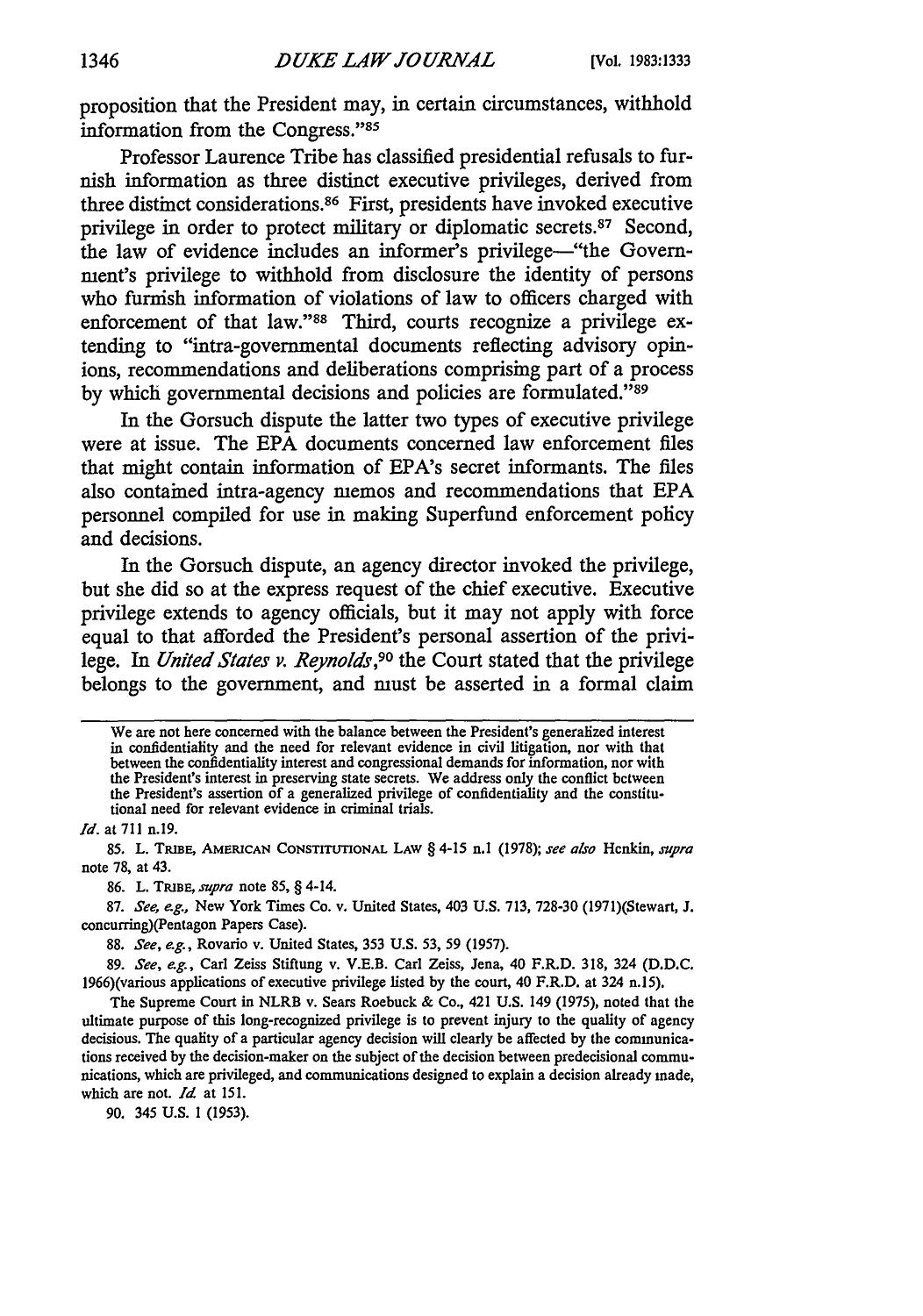lodged by the head of the department that has control over the matter<sup>91</sup> "after personal consideration by that officer."<sup>92</sup>

Two recent cases interpreting the extent of executive immunity from civil liability may offer some insight into whether executive privilege becomes less compelling when asserted **by** a cabinet member instead of the President. In *Nixon v. Fitzgerald,93* the Supreme Court held that "a former President of the United States is entitled to absolute immunity from damages liability predicated on his official acts. We consider this immunity a functionally mandated incident of the President's unique office, rooted in the constitutional tradition of the separation of powers and supported by our history."<sup>94</sup> This absolute immunity exists at least where Congress has not expressly subjected the President to civil liability for his official acts.<sup>95</sup> Yet, in the companion case, *Harlow v. Fitzgerald,96* the Court found only a qualified immunity for senior presidential aides and advisers. When these officials claim absolute immunity they "first must show that the responsibilities of [their] office embraced a function so sensitive as to require a total shield from liability."97 The strength of a derivative claim to presidential immunity thus depends upon the executive function invoked; the claim would be strongest when made **by** presidential "alter egos" working in

**92.** The *Reynolds* court explained that the "essential matter is that the decision to object should be taken **by** the minister who is the political head of the department, and that he should have seen and considered the contents of the documents and himself have formed the view that on grounds of public interest they ought not to be produced." *Id* at 8 n.20 (citing Duncan v. Cammell, Laird & Co., 1942 A.C. 624, **638** (H.L.)).

**93.** 457 **U.S. 731** (1982).

94. *Id.* at 749.

**95.** The Court noted that granting the President absolute immunity did not remove all constraints upon his power to act:

There remains the constitutional remedy of impeachment. In addition, there are formal and informal checks on Presidential action that do not apply with equal force to other executive officials. The President is subjected to constant scrutiny **by** the press. Vigilant oversight **by** Congress also may serve to deter Presidential abuses of office, as well as to make credible the threat of impeachment. Other incentives to avoid misconduct may include a desire to earn re-election, the need to maintain prestige as an element of Presidential influence, and a President's traditional concern for his historical stature.

The existence of alternative remedies and deterrents establishes that absolute immunity will not place the President "above the law." For the President, as for judges and prosecutors, absolute immunity merely precludes a particular private remedy for alleged misconduct in order to advance compelling public ends.

Id. at 757-58 (footnotes omitted).

**96.** 457 **U.S.** 800 (1982).

**97.** *Id* at **812-13.** The *Harlow* Court also concluded that "government officials performing discretionary functions generally are shielded from liability for civil damages insofar as their conduct does not violate clearly established statutory or constitutional rights of which a reasonable person would have known." *Id* at **818.** *See also* Butz v. Economou, 438 **U.S. 478,** 506 (1978)("federal officials who seek absolute exemption from personal liability for unconstitutional conduct must bear the burden of showing that public policy requires an exemption of that scope").

**<sup>91.</sup>** *Id* at **7-8.**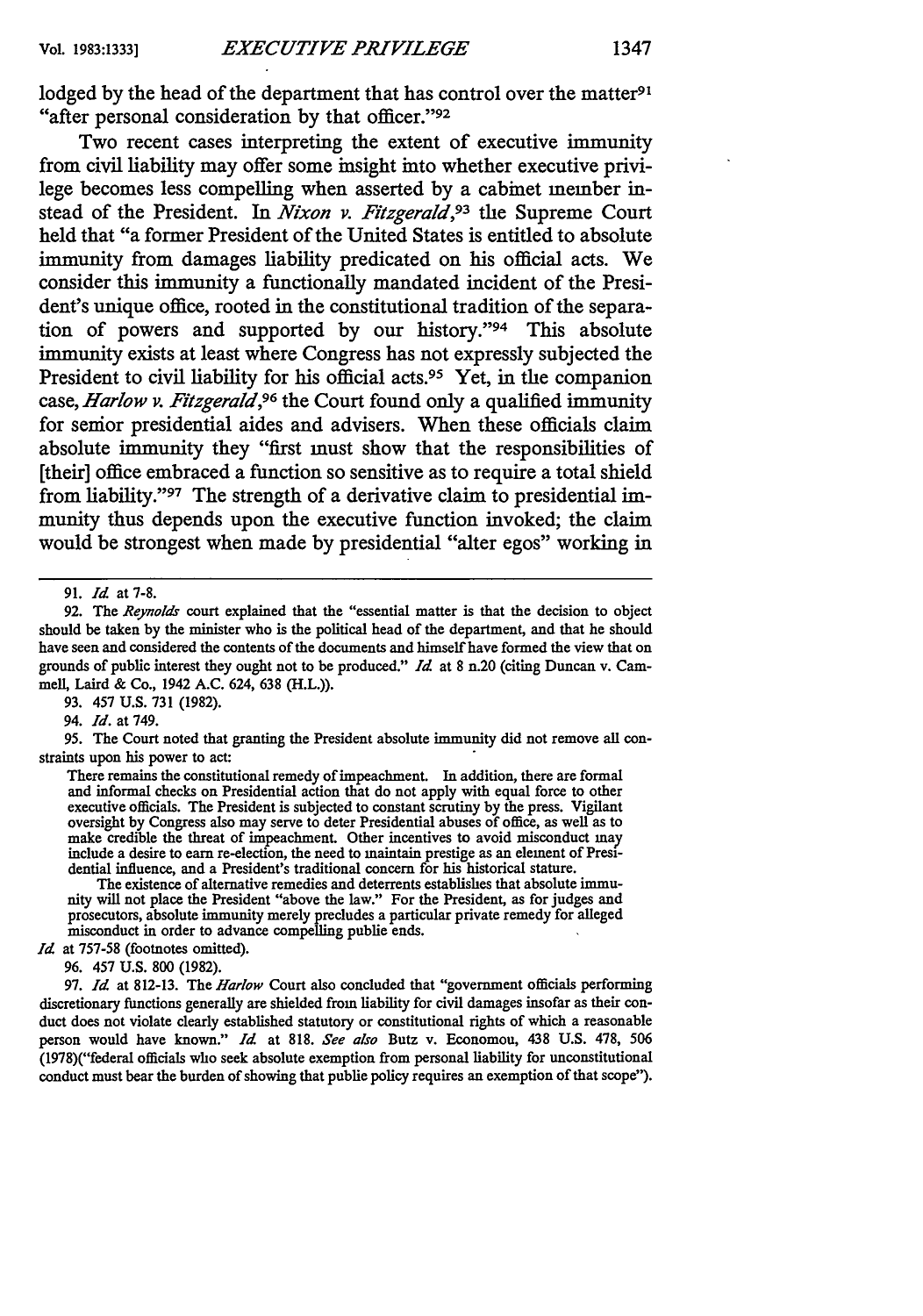such exclusively executive domains as foreign policy and national security.98 The **EPA** cleanup function does not qualify as such a sensitive, exclusively executive responsibility. Thus, although Administrator Gorsuch had a claim of executive privilege available to her, the privilege did not provide an absolute shield.

*2. The Executive Branch's Arguments Against Disclosing The Doc***uments.** The **EPA** contended that disclosure of the documents would have a deleterious effect on pending investigations<sup>99</sup> and interfere with its ability to administer the Superfund.<sup>100</sup> These were, in fact, valid concerns. 101 Many of the documents concerned cases in the early stages of investigation, where disclosure could be particularly harmful. Revealing the information'02 could forewarn depositors of hazardous wastes that they were suspected of illegal activity. Disclosure would also place the **EPA** at a disadvantage in settlement negotiations with these violators. The requested files included: the EPA's proposed settlement strategies, lists of potential witnesses, detailed descriptions of available evidence, anticipated defenses, the elements of proof required in a given case, the legal issues involved, and the possible precedential impact of certain rulings. If this information became public, the targets of the investigations would know the EPA's bottom-line settlement **po-**

*100.* See 149 **CONG.** REc. **H10,055** (daily ed. Dec. 16, 1982) (statement of Rep. Dannemeyer); *Petitioner'r* Brief, supra note 6, at 55.

101. The Reagan Administration's additional fears about the precedential effect of full acquiescence to the congressional subpoena, on the other hand, were highly speculative. The Administration worried that President Reagan's willingness to accommodate Congress in this instance might make it harder for future presidents to resist demands for enforcement documents relating to areas outside the environmental protection field. See 149 **CONG.** REc. H10,057-58 (daily ed. Dec. 16, 1982)(statement of Rep. Clausen).

102. The Reagan Administration had good reason for concern that information in the withheld documents might reach unintended parties. As Joseph Bishop, deputy general counsel of the Army from July, 1952 to October, 1953, noted, "there can be no guarantee that information coming into the hands of Congress or the whole membership of one of its major committees will long remain secret. . . . Even legislators of high respectability have been known, in the heat of partisan passion, to place the national interest a very poor second to considerations of faction." Bishop used, as an example, an incident taking place in 1941 when Senator Burton K. Wheeler, an isolationist, had revealed the Navy's occupation of Iceland while the operation was still in progress and the ships involved were vulnerable to attack. Bishop, *The* **Executive's** Right to **Privacy.-** An Unresolved Constitutional Question, **66** YALE **L.J.** 477, 487 & n.41 (1957).

<sup>98. 457</sup> U.S. at 812 nn.18-19.

**<sup>99.</sup>** As Attorney General Smith explained in a letter to Representative John Dingell, "[t]he Executive cannot effectively investigate if Congress is, in a sense, a partner in the investigation. If a congressional committee is fully appraised of all details of an investigation as the investigation proceeds, there is a substantial danger that congressional pressures will influence the course of the investigation." Letter to Hon. John H. Dingell, Chairman, Subcommittee on Oversight and Investigations, Committee on Energy and Commerce, House of Representatives, Washington, D.C., (Nov. 30, 1982), reprinted in H.R. REP. No. 968, 97th Cong., 2d Sess. 37-38 (1982).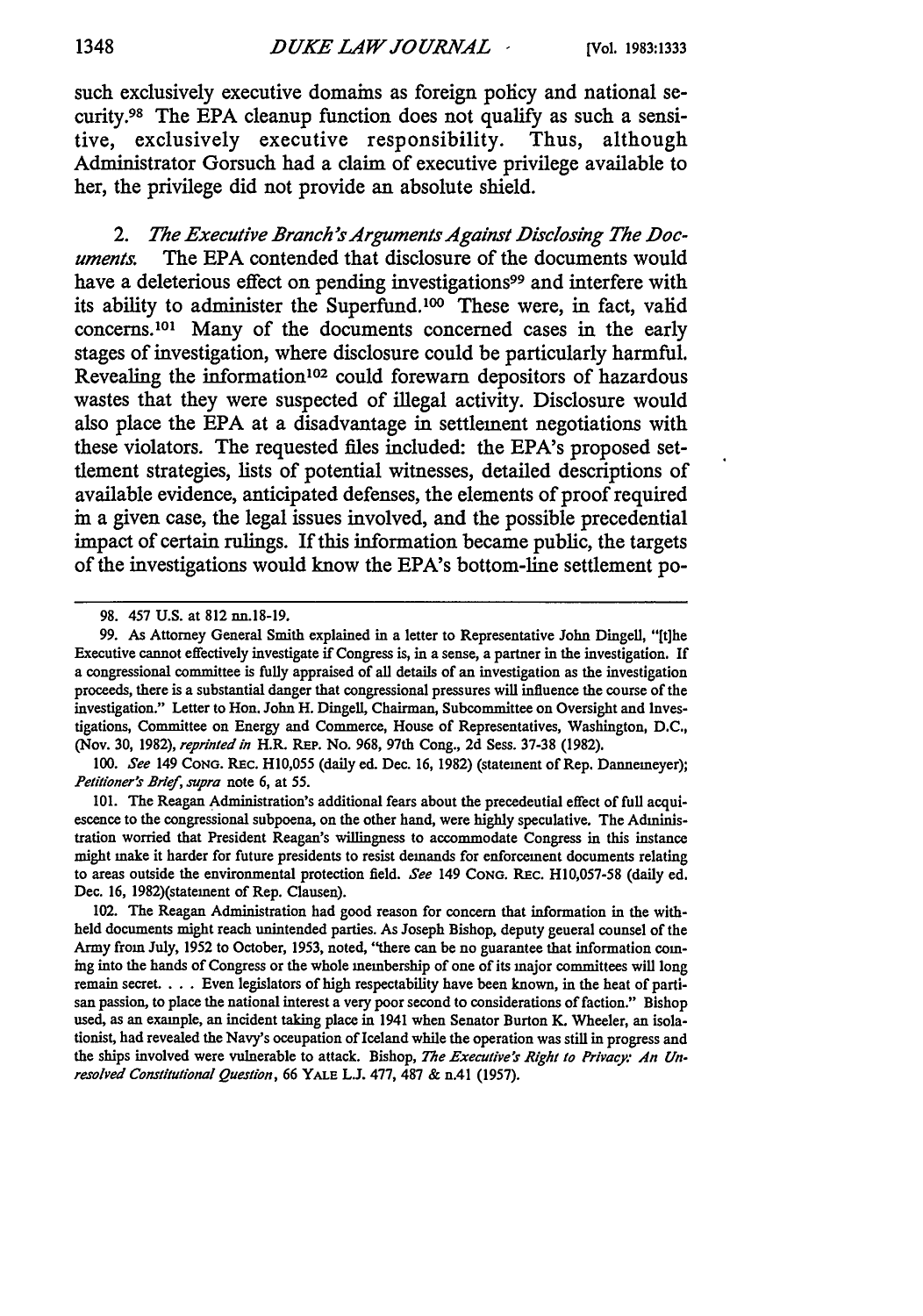sition, its negotiation strategy, and the agency's perception of the strengths and weaknesses of its case. **103** This information might enable a violator to negotiate a more favorable settlement. Finally, public disclosure of the documents would make it easier for violators to defend themselves against lawsuits.

Thus, both the subcommittee and the **EPA** had valid claims to the documents. Neither the legislative nor the executive branch has guidelines for resolving such competing claims. As one Congressman noted during the debate preceding the contempt vote, "the Supreme Court has yet to be called upon to resolve the question of the respective rights of the executive and legislative branches in regard to a claim of privilege as a defense to compulsory legislative process for documents residing within the Executive Branch."<sup>104</sup> Because both parties believed that they had an absolute claim to the documents, a settlement was slow to emerge.

#### III. ANALYSIS FOR FUTURE DISPUTES

The Gorsuch dispute was **by** no means sui generis. It is likely that this problem will recur. In order to avoid confrontations more severe than that involving Ms. Gorsuch, this note suggests guidelines for weighing the competing claims of the legislative and executive branches.

#### *A. Compromise Between the Branches.*

Despite the political question doctrine, the judiciary is often available as the final arbiter in interbranch disputes. Judicial solutions should, however, be a last resort;<sup>105</sup> parties should be encouraged to resolve their differences outside of court, as in the Gorsuch dispute.

<sup>103.</sup> Petitioner's Brief, supra note 6, at 67.

<sup>104. 149</sup> **CONG.** REc. H10,042 (daily ed. Dec. 16, 1982)(statement of Rep. Solomon).

<sup>105.</sup> In fact, the United States District Court for the District of Columbia demonstrated this restraint in the Gorsuch controversy. The Government had asked the court to declare that Ms. Gorsuch had acted lawfully in refusing to release the requested documents. The court refused. It stated:

Courts have a duty to avoid unnecessarily deciding constitutional issues... . When constitutional disputes arise concerning the respective powers of the Legislative and Ex-ecutive Branches, judicial intervention should be delayed until all possibilities for settlement have been exhausted **....** Judicial restraint is essential to maintain the delicate balance of powers among the branches established **by** Constitution .... Since the con-troversy which has led to *United States v. House of Representatives* clearly raises difficult constitutional questions in the context of an intragovernmental dispute, the Court should not address these issues until circumstances indicate that judicial intervention is necessary.

United States v. House of Representatives, 556 F. Supp. 150, 152-53 (D.D.C. 1983)(citation omitted).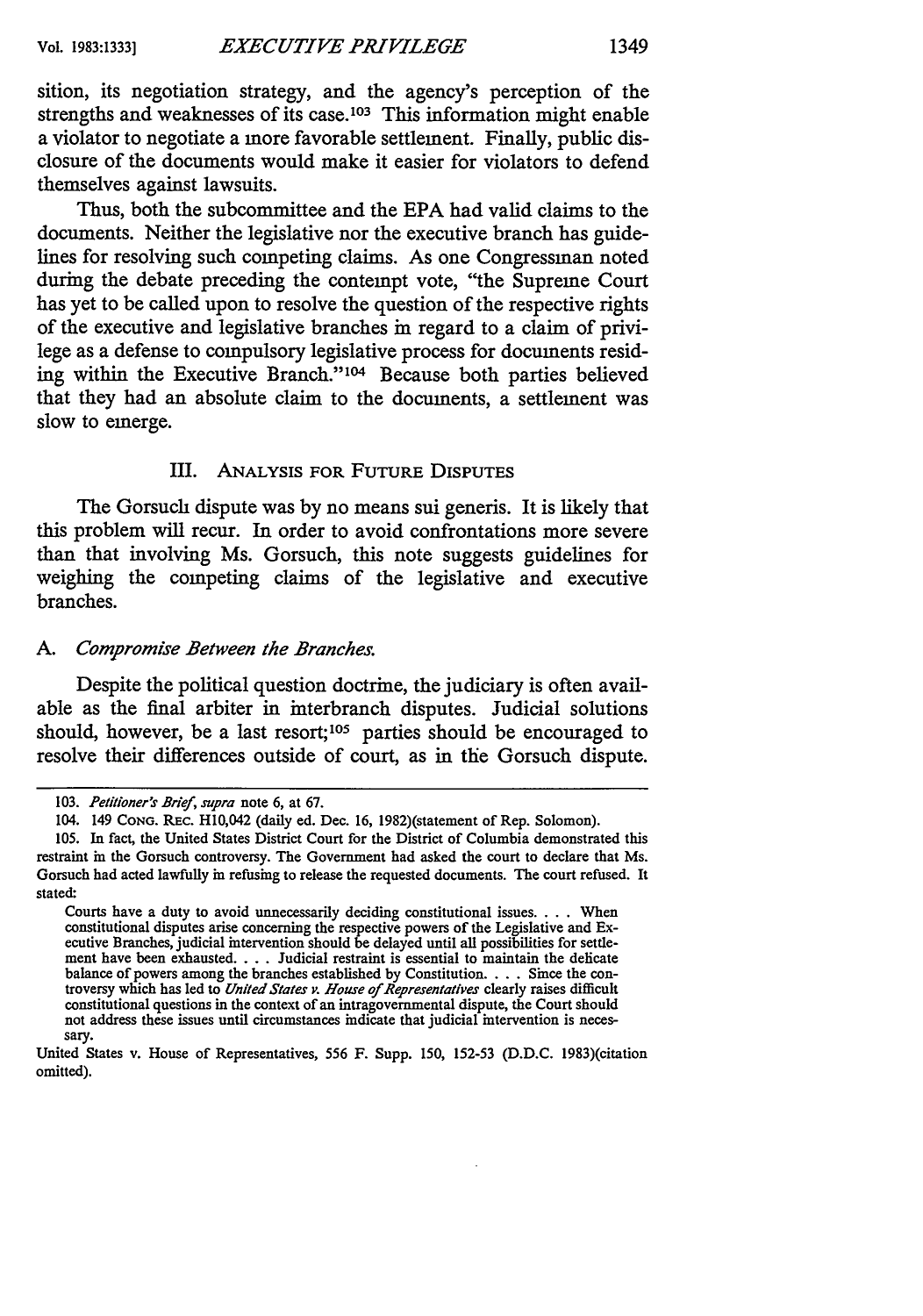Most disputes are susceptible to compromise,<sup>106</sup> and this is the preferred method of resolution.

Informal compromise has several advantages relative to judicial resolution. First, courts are not well equipped to evaluate the conflicting claims of the executive and legislative branches. They have no expertise in weighing the Congress's legislative needs against the President's political imperatives.<sup>107</sup> A court ruling in a *particular* dispute might hamstring either the President or Congress during *future* disputes in perhaps markedly different political environments. For example, such a ruling might unduly limit Congress's ability to investigate. As one scholar has noted:

The need for access to executive papers and communications arises too seldom in traditional forms of civil or criminal proceeding for the judicial rulings to have much impact upon the effectiveness of the Presidency, but the occasions upon which Congress may demand information are virtually unlimited. Any binding definition of the power of the Senate or House of Representatives to obtain the internal communications of the Executive Branch and of the President to withhold them might greatly affect the relative political power and effectiveness of the Executive and Legislative Branches.<sup>108</sup>

Compromise, as a method of resolution, has worked well in the past. The courts have been hesitant to resolve struggles between the President and Congress, yet Congress has managed to compel the President to hand over information on many occasions.<sup>109</sup> Congress has powerful political weapons capable of compelling disclosure.<sup>110</sup> It controls appropriations and legislation<sup>111</sup> and, perhaps most significantly, commands inedia attention<sup>112</sup> and with it the ability to mobilize public opinion against the executive. Congress may also obtain information through the now-established device of a special prosecutor, and

*<sup>106.</sup> Cf* Exxon Corp. v. **FTC, 589 F.2d 582, 589 (D.C. Cir.** 1978)("The courts must presume that the committees of Congress will exercise their powers responsibly and with due regard for the rights of affected parties.").

**<sup>107.</sup>** Paul **J.** Mishkin, speaking of *United States v. Nixon,* contended that the "fundamental evil is that the Court was confronted with the issue. The basic failing was that the problem was not resolved **by** the political system, including the other two branches of government, before it reached the Court." Mishkin, *supra* note **81,** at **91.**

**<sup>108.</sup>** Cox, *supra* note 44, at 1425-26.

**<sup>109.</sup>** *See id* at **1431.**

**<sup>110.</sup>** *See id* at 1431-32; Berger, *supra* note **3,** at **1320.**

**<sup>111.</sup>** Bishop, *supra* note 102, at 486.

<sup>112.</sup> For an example of newspaper reaction to the contempt citation against Gorsuch, see *An Unnecessary Face-Off,* L. **A.** Times, Dec. **19, 1982,** at V-4, col. **1** ("considering Gorsuch's record as the administrator of **EPA,** it is fair to say that her resistance to disclosure of the documents may have more to do with lack of enforcement than with a theoretical danger of harming the agency's enforcement efforts"). *See also The Supefund Turned Upside Down,* N.Y. Times, Dec. **28, 1982,** at **A22,** col. **1.**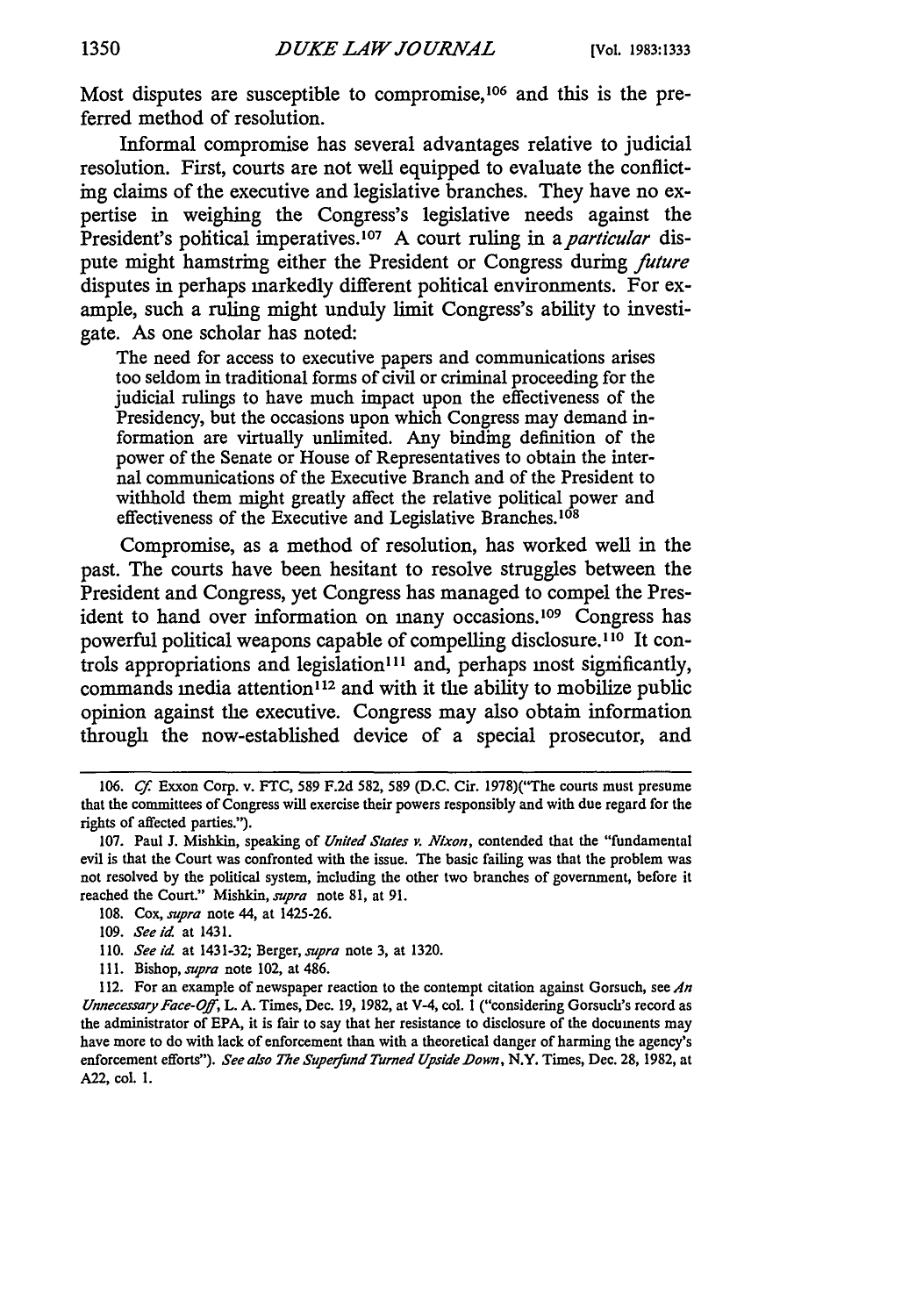through its more drastic powers to issue contempt citations<sup>113</sup> and institute impeachment proceedings. Congress's willingness to use such weapons ensures that the executive will not lightly reject a congressional request for information.

Finally, the imprecision of the demarcation line between conflicting claims of executive secrecy and congressional inquiry encourages both parties to seek a compromise. "Neither the executive nor the Congress is very sure of its rights and both usually evince a tactful disposition not to push the assertion of their rights to abusive extremes. Of such is the system of checks and balances."<sup>114</sup>

The Gorsuch dispute itself is a good example of how effective these forces can be in inducing a compromise. Congress appeared eager to rush into an unseemly confrontation with the executive branch without having fully explored the opportunities for reaching a compromise.<sup>115</sup> The House subcommittee issued a perhaps unnecessarily broad<sup>116</sup> subpoena and did not review the material that Ms. Gorsuch was prepared to turn over prior to undertaking a contempt proceeding against her. Yet despite its apparent intransigence, the subcommittee

Bishop, *supra* note 102, at 484. In fact, such action was threatened **by** congressional counsel Stan**ley** M. Brand. *See* Chi. Trib., Feb. 2, **1983,** at 14, col. **1.**

114. Bishop, *supra* note 102, at 491.

**115.** The members of the Committee on Public Works and Transportation who did not support the recommendation that Administrator Gorsuch be cited for contempt of Congress noted that "[t]he Committee did not exhaust all means of resolving the dispute before resorting to the contempt citation." H.R. REP. No. 968, 97th Cong., **2d** Sess. 73 (1982)(minority views). The dissenting members cited several examples:

First, prior to the Full Committee meeting, White House officials asked to meet with the Full Committee Chairman and Ranking Minority Member. The meeting was not held.

Second, White House officials offered to show the Chairman and Ranking Minority Member a sampling of the withheld documents so that they would better understand the Administration's position on this matter. This overture was rejected.

Third, a compromise proposal was offered which would have given the **U.S.** District Court in the District of Columbia the jurisdiction to determine the validity of the Subcommittee's subpoena. White House officials indicated that the Administration would not only support this legislation but would work in the House and Senate to enact **it** during the lameduck session. This proposal was rejected.

And fourth, the Administration, in responding to a compromise proposal made by the Subcommittee Chairman, offered a counter proposal in a letter dated December 9, 1982. No formal response was made to the Administration's proposal prior to the Full Committee meeting to cite Ms. Gorsuch for contempt.

#### *Id* at 74.

116. Representative Michel stated that the subpoena, which covered more than 750,000 pages of EPA documents, "looked like it was based on a fishing expedition." 149 CONG. REc. H10,047 (daily ed. Dec. 16, 1982).

<sup>113.</sup> Professor Bishop notes that:

Congress undoubtedly has power to punish contempts without invoking the aid of the executive and the judiciary, **by** the simple forthright process of causing the Sergeant at Arms to seize the offender and clap him in the common jail of the District of Columbia or the guard room of the Capital Police.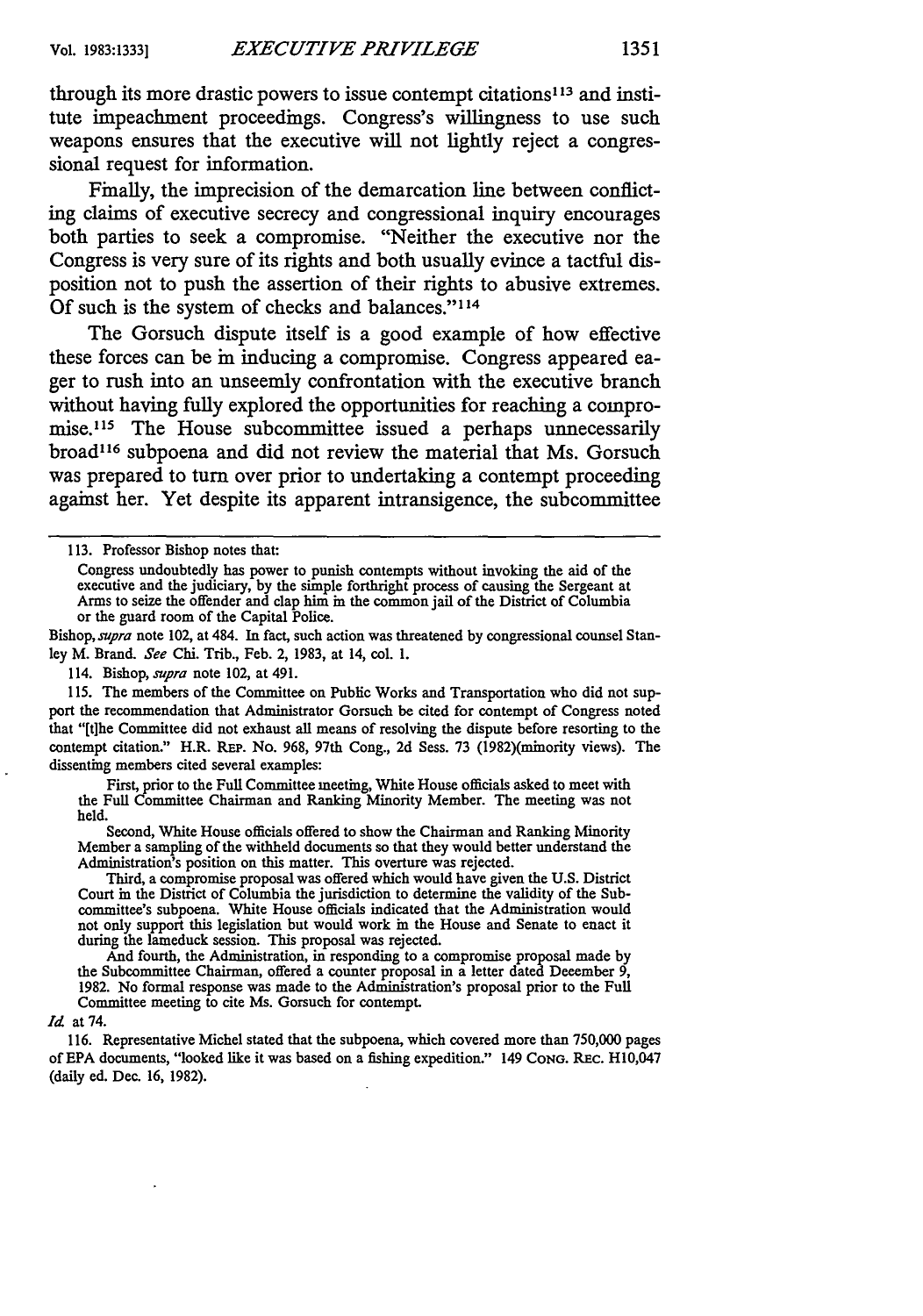eventually compromised. Both sides were placated and the national hazardous waste disposal effort benefitted.

#### *B. Judicial Resolution of the Dispute.*

Although interbranch conflicts are best resolved by compromise, courts must be prepared to act when the two branches are unwilling to settle their differences. When a stalemate occurs,<sup>117</sup> the judiciary may have to intervene to avoid "detrimental effects on the smooth functioning of government."<sup>118</sup>

*1. The Political Question Doctrine.* The potential necessity for intervention raises the problem of whether a court *can* resolve such a dispute. The Gorsuch controversy appears, at first glance, to be of the type defined by the Supreme Court as a "political question" and to be therefore nonjusticiable. "The political question doctrine-which holds that certain matters are really political in nature and best resolved by the body politic rather than suitable for judicial review-is a misnomer."<sup>119</sup> The political question doctrine is more aptly characterized as a doctrine of nonjusticiability that applies when the subject matter in dispute is inappropriate for judicial consideration. 120 Nevertheless, the Supreme Court often renders decisions in cases involving "political" issues. The Court has fashioned the following test for determining whether the doctrine should be invoked:

Prominent on the surface of any case held to involve **...** [a] political question is found a textually demonstrable constitutional commitment of the issue to a coordinate political department; or a lack of judicially discoverable and manageable standards for resolving it; or the impossibility of deciding without an initial policy determination of a kind clearly for nonjudicial discretion; or the impossibility of a court's undertaking independent resolution without expressing lack of the respect due coordinate branches of government; or an unusual need for unquestioning adherence to a political decision already made; or the potentiality of embarrassment from multifarious pronouncements by various departments on one question.<sup>121</sup>

*In United States v. Nixon,* Chief Justice Burger rejected the argument that President Nixon's claim of executive privilege presented a political question, because the controversy in that case was one that the courts traditionally resolve under their article III power: the production or

**<sup>117.</sup>** *See, e.g.,* Drinan v. Nixon, 364 F. Supp. 854, 858 **(D.** Mass. **1973).**

**<sup>118.</sup>** United States v. AT&T, **567 F.2d** 121, **126 (D.C.** Cir. 1977).

**<sup>119.</sup> J.** NowAx, R. **ROTUNDA &** J.N. YOUNG, *supra* note 68, at 109.

<sup>120.</sup> *Id*

<sup>121.</sup> Baker v. Carr, 369 U.S. 186, 217 (1962).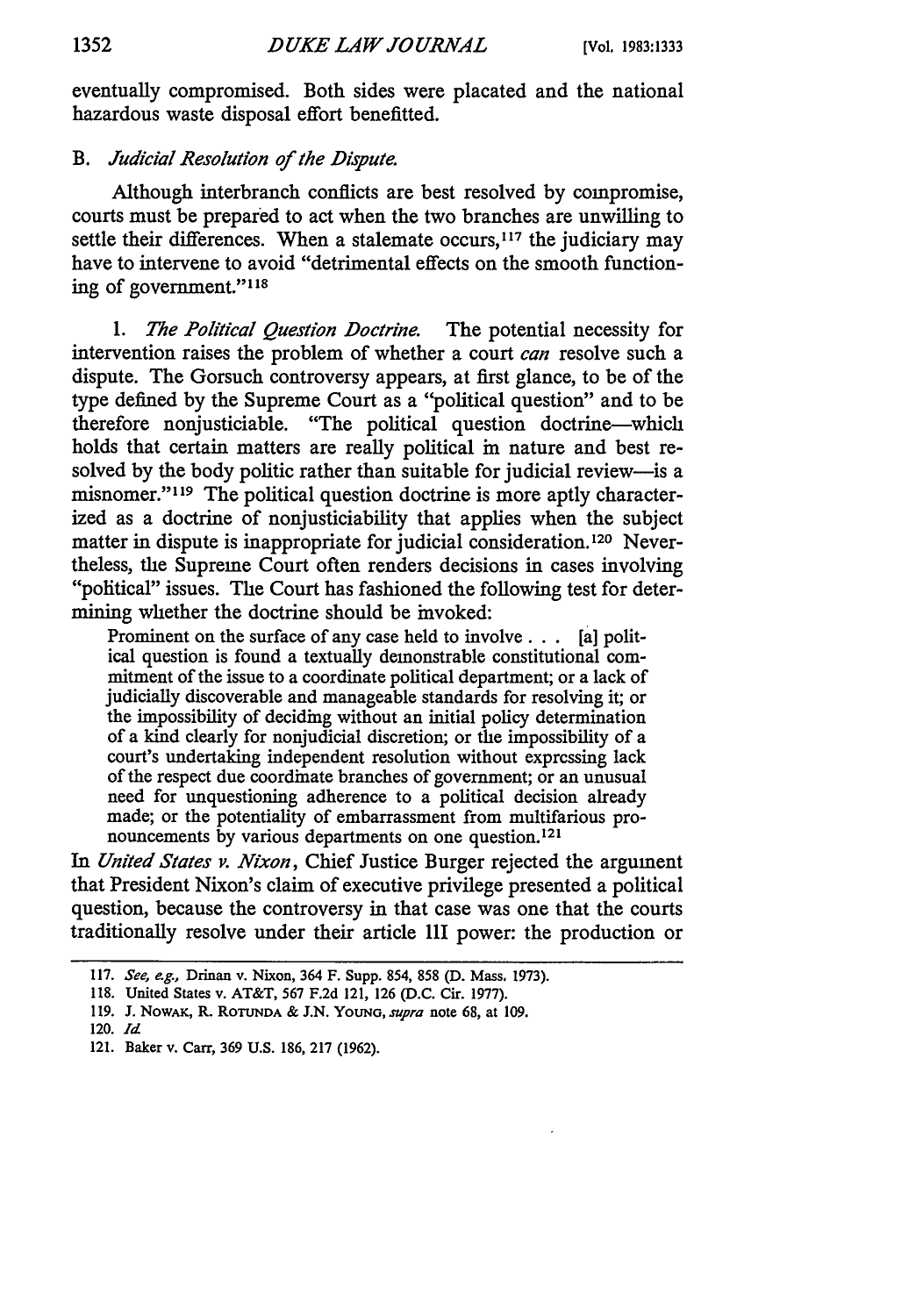nonproduction of specified evidence that the prosecutor deemed relevant to and admissible in a pending criminal case.<sup>122</sup>

It is not certain that the Gorsuch controversy would have qualified as a nonjusticiable question.<sup>123</sup> Raoul Berger has argued:

Neither the Congress nor the nation can be content to have the executive branch finally draw constitutional boundaries when the consequence is seriously to impair a legislative function that is so vital to the democratic process. No more may Congress decide the scope of Executive power. Neither Branch, in Madison's words, has the "superior right of settling the boundaries between their respective powers." That power was given to the courts."<sup>124</sup>

A court would likely consider the Gorsuch case to be closely analogous to *United States v. Nixon.* In both cases the President sought to deny information from an investigating body, be it court or congressional committee, on the basis of executive privilege. Congress's subpoenas and the rules governing their enforcement do not substantially differ from their judicial counterparts. Admittedly, Congress has its own independent mechanisms for enforcing its processes. Yet the *Nixon* Court's decision not to invoke the political question doctrine did not depend on the specific processes available to courts for enforcement of their subpoenas. 25 Instead the court was concerned with the presence of judicially manageable standards, standards that would not be dramatically affected if the requesting body were a congressional committee rather than a court.<sup>126</sup>

123. The District Court seemed to have confronted this issue. In refusing to issue a declaratory judgment, the court noted, "the Judicial Branch will be required to resolve the dispute by determining the validity of the Administrator's claim of executive privilege" should the parties be unable to compromise. United States v. House of Representatives, 556 F. Supp. 150, 152 (D.D.C. 1983).

124. Berger, *supra* note 3, at 1361-62; *see* Nixon v. Sirica, 487 F.2d 700, 715 (D.C.Cir. 1973).

125. *Cf.* United States v. House of Representatives, 556 F. Supp. 150, 153 (D.D.C. 1983)("Judicial resolution of this constitutional claim. **. .** will never become necessary unless Administrator Gorsuch becomes a defendant in either a criminal contempt proceeding or other legal action taken by Congress.").

126. Some commentators remain concerned that future disputes between Congress and the executive branch might raise nonjusticiable questions unless some further action is taken. One commentator suggests:

<sup>122. 418</sup> U.S. at 696-97. In a case presenting a classic nonjusticiable political question, the court declined to hear a petitioner seeking an end to the Vietnam War. *See* Drinan v. Nixon, 364 F. Supp. 854 **(D.** Mass. 1973). Such a case is readily distinguishable from the Gorsuch controversy.

What is needed is a new statute that would provide the federal courts with undisputed jurisdiction to hear a suit brought by Congress to enforce its subpoenas to executive plaint, and require that the courts, including the Supreme Court, give the case expeditious treatment.

Hamilton, *Settling Inter-Branch Disputes,* New Haven Register, Feb. **8,** 1983, at 7, col. 1; *see also* Berger, *Executive Privilege v. Congressional Inquiry*, 12 UCLA L. REv. 1288, 1361-62 (1965); Cox, *supra* note 44, at 1432-35 (1974).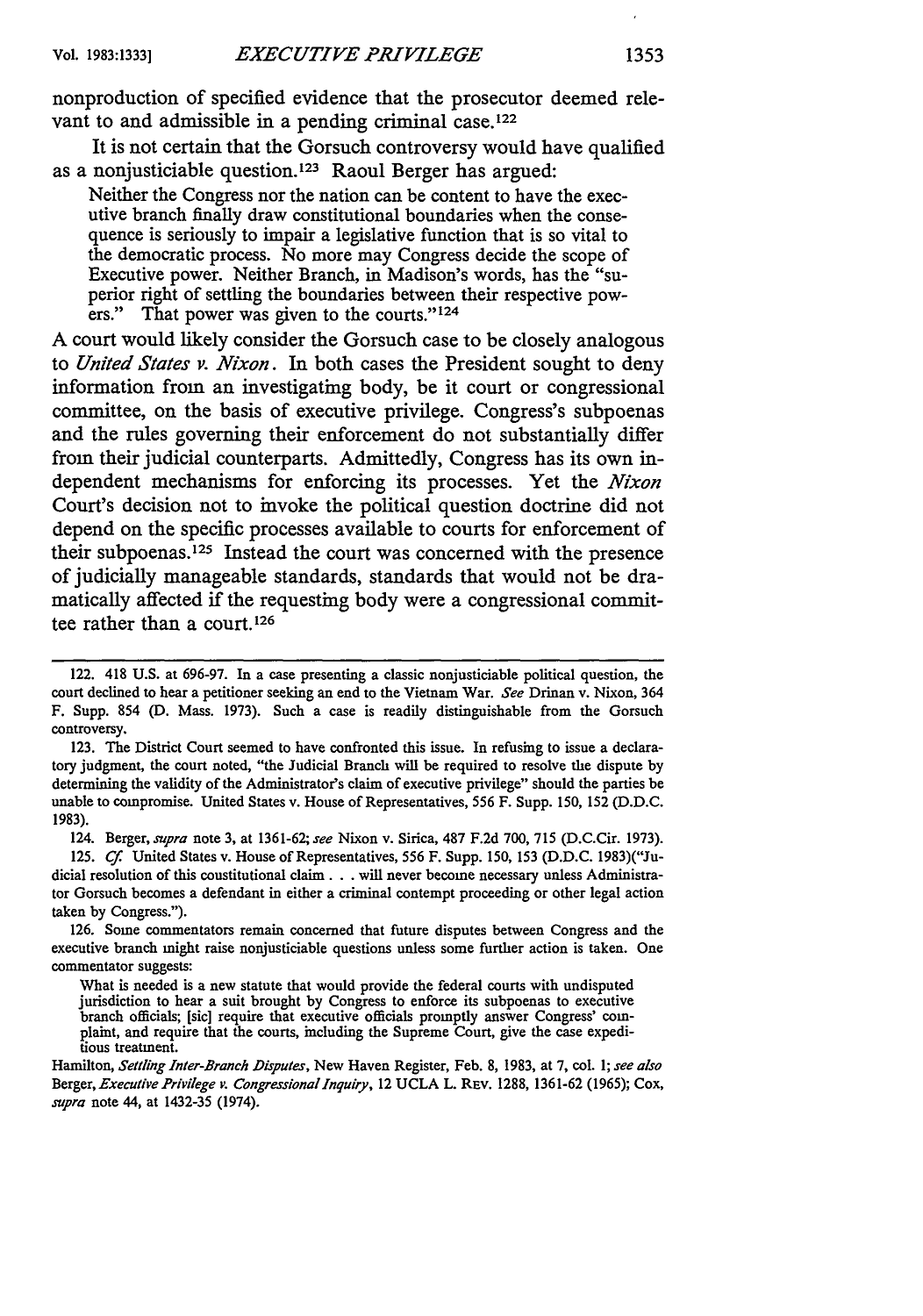2. *A Framework for Analyzing Future Disputes.* Once a court has satisfied itself that it is not faced with a nonjusticiable issue, it can proceed to the merits of the claim. In analyzing a collision between Congress and the executive branch, a court must first assure itself that both the oversight power and executive privilege are being properly asserted. Congress must be undertaking a legitimate legislative function and the executive branch must be correct that the information is of a type traditionally considered to be privileged. Once the court has made this determination it must determine which claim should prevail. Although the Supreme Court has neither resolved a dispute similar to the Gorsuch controversy nor provided a framework for doing so, the lower courts have developed a test that would be applicable here. In *Nixon v. Sirica*,<sup>127</sup> the United States Court of Appeals for the District of Columbia Circuit stated that a judge, in reviewing a claim for executive privilege, must balance the public interest protected by the privilege against the interests that would be served by disclosure of particular information.<sup>128</sup> One year later that same court suggested, in *Senate Select Committee v. Nixon*,<sup>129</sup> that in weighing these interests a court should begin with a presumption in favor of confidentiality.130 Congress would then have to rebut the presumption by demonstrating a compelling and specific need for the disputed materials. 131 If Congress satisfied its burden, the court would order disclosure.

In evaluating competing claims, the court must first decide how much weight to accord the presumption in favor of executive privilege. To do so, it must evaluate the type of information being requested. Military and diplomatic secrets have been considered absolutely privileged, 32 so that, no matter how compelling the case for disclosure, Congress will probably never be able to satisfy its burden.<sup>133</sup> Interoffice memoranda, although presumptively privileged, are not given the absolute protection afforded military secrets. Although the Supreme Court in *United States v. Nixon* **134** noted the importance of maintaining confidentiality,<sup>135</sup> the Court also stated that "we cannot conclude that

**132.** *See supra* text accompanying note **78.**

133. *See* United States v. Reynolds, 345 U.S. 1, 11 (1952)("Where there is a strong showing of necessity, the claim of privilege should not be lightly accepted, but even the most compelling necessity cannot overcome the claim of privilege if the court is ultimately satisfied that military secrets are at stake.")

134. 418 U.S. 683 (1974).

135. *Id* at 705; *see also supra* text accompanying note 76.

<sup>127. 487</sup> F.2d 700 (D.C. Cir. 1973).

<sup>128.</sup> *Id* at 716.

<sup>129. 498</sup> F.2d 725 (D.C. Cir. 1974).

<sup>130.</sup> *Id* at 730.

<sup>131.</sup> *Id*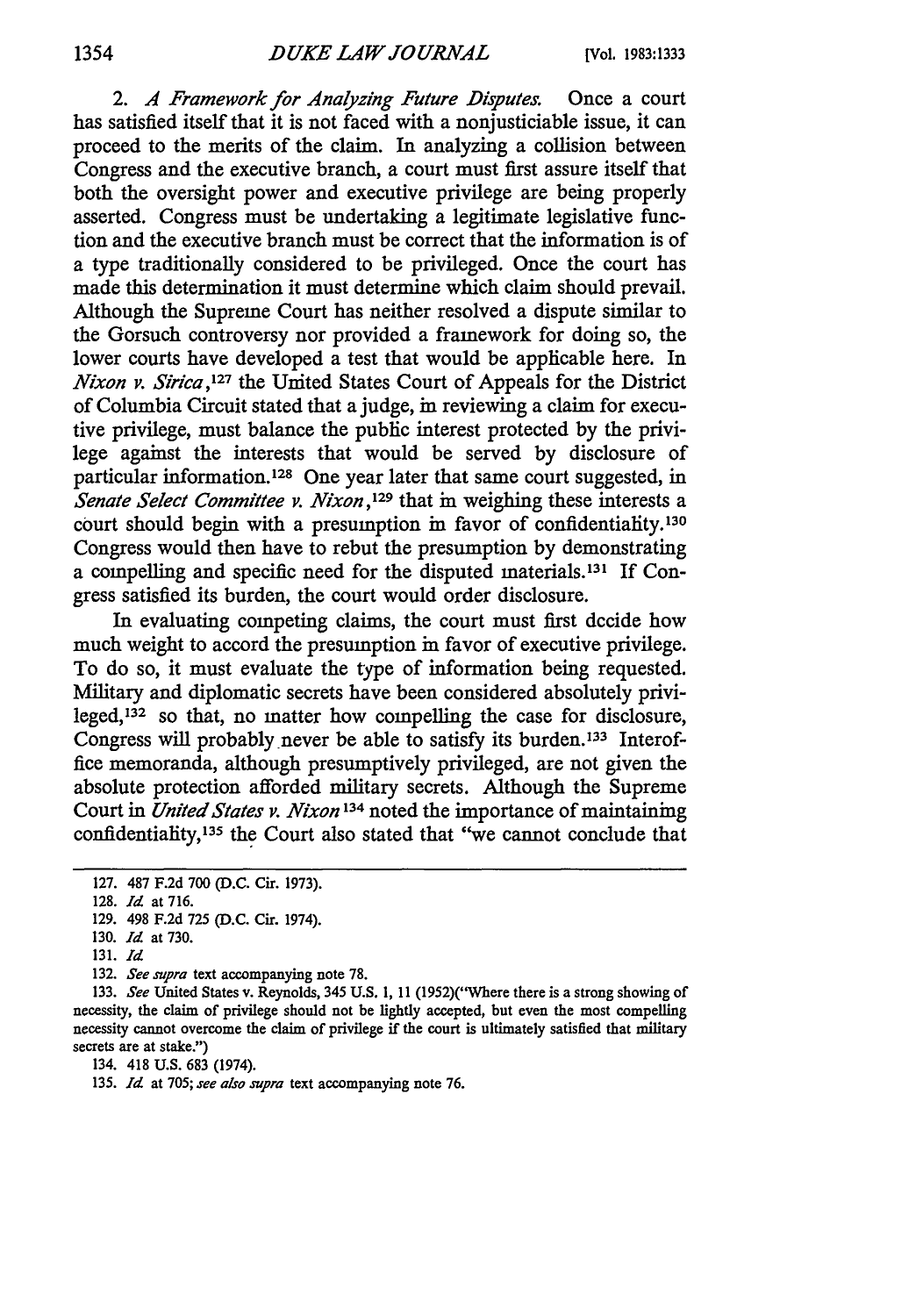advisers will be moved to temper the candor of their remarks by the infrequent occasions of disclosure because of the possibility that such conversations will be called for in the context of a criminal prosecution." 136 Admittedly, a civil investigation may implicate different concerns than a criminal proceeding and a court should take these differences into account; a court, however, should do so in light of the assumption that such documents are not granted the highest degree of protection possible.

In determining the weight to accord to a claim of executive privilege, a court should also take into account any relevant statutes. These may indicate congressional recognition, not only that a claim of executive privilege exists in certain areas, but that there is a public interest that would be served by protecting confidentiality. The Court of Appeals for the District of Columbia Circuit utilized this method of analysis in *Black v. Sheraton Corp. of America.* **137** It reviewed a request for law enforcement documents. In evaluating a claim of executive privilege, the court assessed whether there was a public interest in minimizing disclosure. **138** It noted that the Freedom of Information Act, which compels the disclosure of a number of government documents, provides an exemption for documents similar to those requested by the House subcommittee.<sup>139</sup> The court stated that this exemption embodied a congressional recognition of the necessity for the privilege,140 and it took this conclusion into account in determining whether the plaintiff, in this case a private party, had satisfied its burden of demonstrating an interest outweighing the confidentiality interest. <sup>141</sup>

Finally, a court evaluating a claim of privilege should also consider the identity of the party asserting that claim. As noted previously, 142 the strength of the privilege may be diminished when a cabinet official asserts its protection, as compared to an assertion by the President himself.

<sup>136. 418</sup> U.S. at 712.

<sup>137. 564</sup> F.2d 531 (D.C. Cir. 1977). In *Sheraton,* the plaintiff was a private lobbyist affiliated with Robert Baker, Secretary to the Majority of the Senate. Black was indicted, and ultimately convicted, on income tax evasion charges. He claimed that both the indictment and his subsequent difficulty obtaining new employment were caused by government dissemination of information collected by an illegal eavesdrop. He sought discovery, under the Freedom of Information Act, of certain documents associated with the prosecution. The government refused to disclose several of the documents, except to a district court in camera.

<sup>138.</sup> *Id* at 545-46.

<sup>139.</sup> *Id* at 546; *see* 5 U.S.C. § 552(b)(7) (1982) (exemption for "investigatory records compiled for law enforcement purposes").

<sup>140. 564</sup> F.2d at 546.

<sup>141.</sup> *Id* at 547.

<sup>142.</sup> *See supra* text accompanying notes 91-98.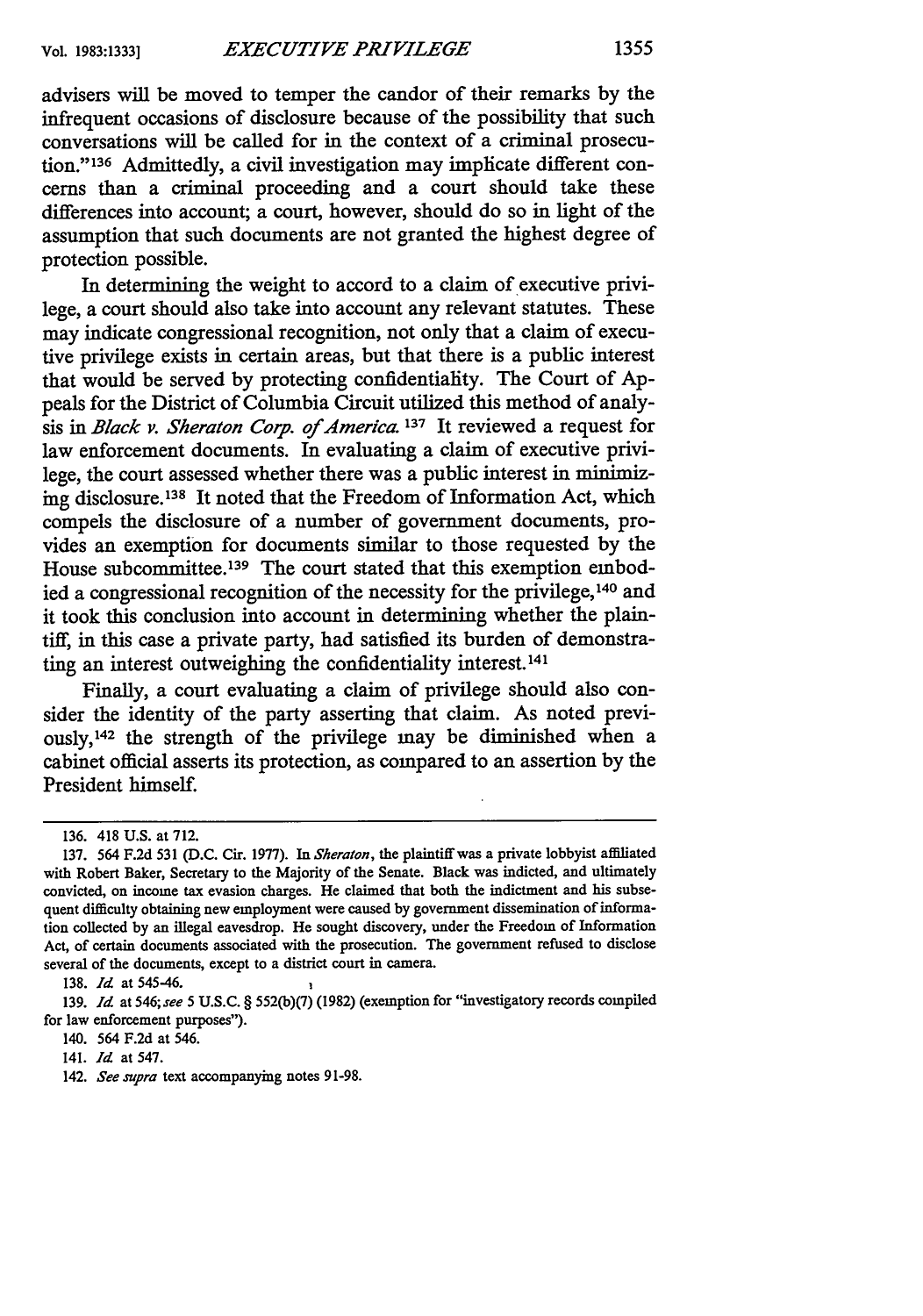The court must consider these factors in light of the interests asserted **by** Congress. As the Supreme Court stated in *United States v. Nixon, t43* a "demonstrated, specific need" for material may be found to be more compelling than a general assertion of executive privilege.144 The degree of specificity is not the only factor relevant to a court's inquiry. The court should also examine the underlying interest that Congress seeks to protect. For instance, when Congress voices a convincing concern that the health of inhabitants of certain communities is in imminent danger, its request for documents should be accorded greater deference than a request for materials regarding the use of tax money to build public highways. In other words, the magnitude of the danger and its probability are both relevant concerns.

In striking the balance between Congress and the President, a court must be concerned with how much the disclosure would impair or disrupt the President's ability to carry out his consitutibnal duties. If necessary, the court should establish a system of procedural safeguards to ensure that Congress's access to the documents will be accomplished with minimal infringement on the President's article **II** powers. For instance, a court could conduct an in camera inspection of the documents.145 Such private examination would allow a judge to release only those documents necessary to the legislative duty to inquire into the operation of the laws, while minimizing the release of documents genuinely harmful to the presidency. Such a procedure, however, might impose huge burdens on particular federal judges, who would be required to sort putatively privileged material to determine which documents are relevant to Congress's inquiry. As a less burdensome remedy, a court could require that Congress receive the sensitive materials only in executive session, a measure that would promote confidentiality. <sup>146</sup>

146. Under the analysis suggested in this note, judicial resolution of the Gorsuch matter would have led to the release of the Superfund enforcement documents. The President's assertion of executive privilege would have created a presumption in favor of applying the privilege. The presumption would not have been insurmountable, however. First, the documents were not **mili**tary secrets and were therefore not accorded absolute protection. Second, the privilege was being asserted **by** a cabinet official, not **by** the President. Congress's showing of a specific legislative need to inquire into the operation of CERCLA and into allegations of governmental wrongdoing would then have defeated the presumption in favor of the privilege and would have justified a court order requiring the **EPA** to turn over the disputed documents to the subcommittee. But, in

<sup>143. 418</sup> **U.S.** 683 (1974).

<sup>144.</sup> *Id.* at 713.

<sup>145.</sup> *See id.* at 730; *cf.* Carl Zeiss Stiftung v. V.E.B. Carl Zeiss, Jena, 40 F.R.D. 318, 330-33 **(D.D.C. 1966).** "The ultimate question is whether, in the circumstances of the case, the occasion for assertion of the privilege is appropriate. *In camera* inspection is not an end in **itself,** but only a method that may in given instances be indispensable to decision of that question." *Id* at 332. *See generally* United States v. Reynolds, 345 **U.S.** 1 (1952).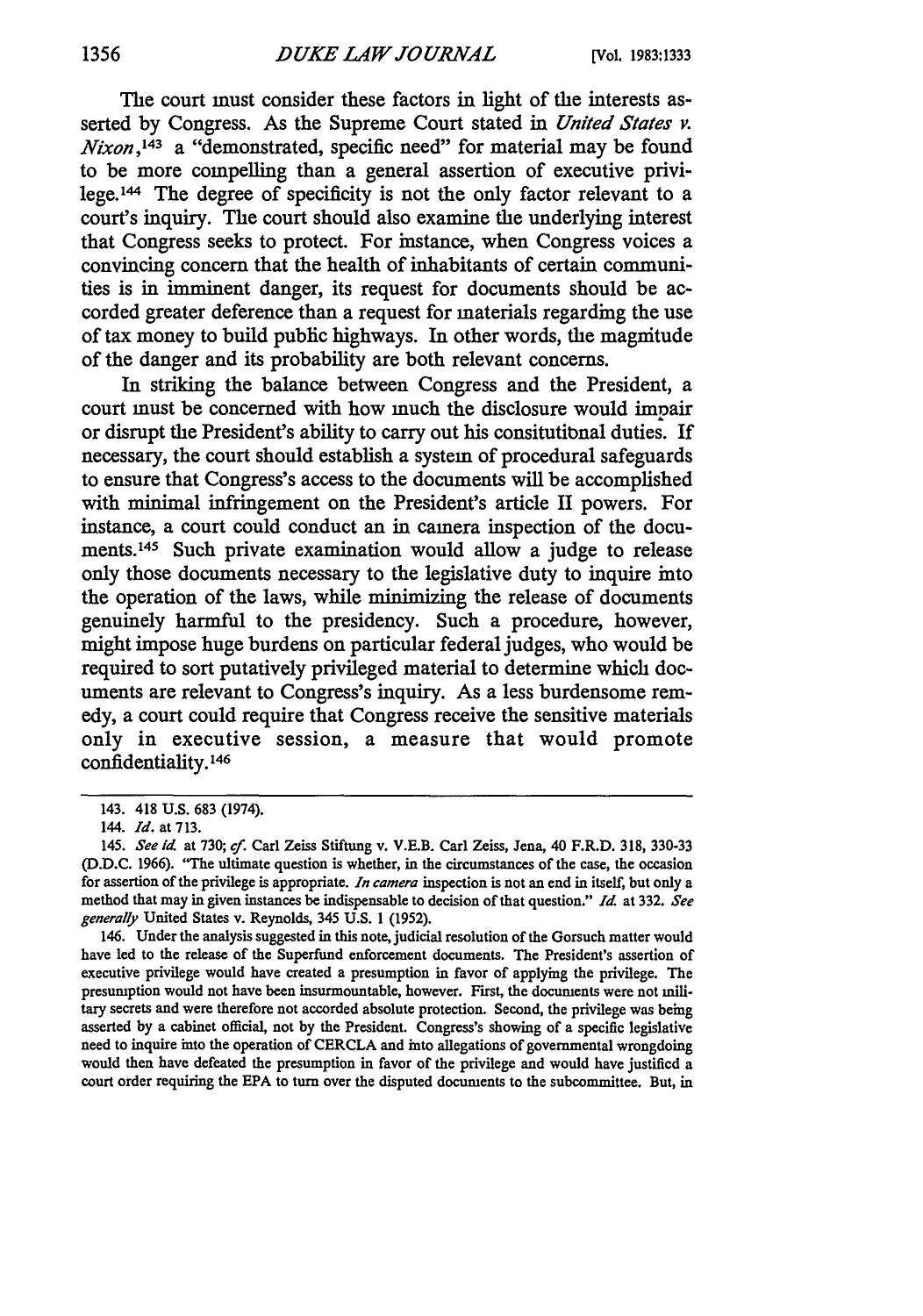In utilizing this note's suggested framework for resolving this type of dispute, the courts will be able to maintain the necessary balance between the need for full congressional inquiry into the operation of the laws and the legitimate requirements of secrecy in the executive branch. The courts must protect the integrity of the administrative process from mere unfocused curiosity.<sup>147</sup> For example, few would condone congressional demands made to the Justice Department for transcripts of testimony to a grand jury obtained as part of an ongoing investigation into organized crime. Thus, executive confidentiality in some circumstances must be protected. Yet Congress must be able to guard against governmental deception<sup>148</sup> and to exercise its oversight authority. Its rights should not be limited merely because the President asserts that certain information should not be disclosed.<sup>149</sup> The suggested shifting burden test takes the President's concerns into account. If a court assumes that executive officials have the privilege to withhold information whenever Congress is unable to demonstrate otherwise, the court protects administrators and relieves them from the anomaly of having to make public the reasons for keeping certain information private. Yet such a test does not unduly circumscribe congressional power. In instances where the information is necessary, and requested pursuant to a legitimate legislative need, such as when Congress is

view of the demonstrated executive need to keep enforcement documents secret, the reviewing court would have been obliged to provide for special procedures that would minimize the infringement on executive duties and powers by preventing improper disclosure of the documents.

147. *See* United States v. Morgan, 313 U.S. 409 (1941). In *Morgan,* the Supreme Court held that a court could not depose the Secretary of Agriculture regarding the process by which he determined the maximum rates to be charged by market agencies for their services at the Kansas City stockyards, because "the integrity of the administrative process must be. **.** . respected." *Id* at 422; *see also* Cox, *supra* note 44, at 1429. Raoul Berger makes a distinction between a privilege for "secrets of the cabinet" and

an unlimited discretion to withhold any document or communications between the several million subordinate employees in the interest of "administrative efficiency.". The two are incommensurable. An assumption that information may be concealed from Congress on the plea of "administrative efficiency" would have shielded Fall, Denby and Daugherty from congressional investigation and have enabled them to despoil the nation of Teapot Dome, and all in the guise of taking "care that the Laws be faithfully executed!"

Berger, *supra* note 3, at 1289-90.

148. As Cox explained, the "claim of privilege is a useful way of hiding inefficiency, maladministration, breach of trust or corruption, and also a variety of potentially controversial executive practices not authorized by Congress." Cox, *supra* note 44, at 1433. He also noted that the "central problem today is how to deal with governmental secrecy and **...** with governmental deception." *Id* at 1434.

149. As the Court of Appeals for the District of Columbia Circuit stated in *Nixon v. Sirica,* "although the views of the Chief Executive on whether his Executive privilege should obtain are properly given the greatest weight and deference, they cannot be conclusive." 487 F.2d 700, 716 **(D.C.** Cir. 1973).